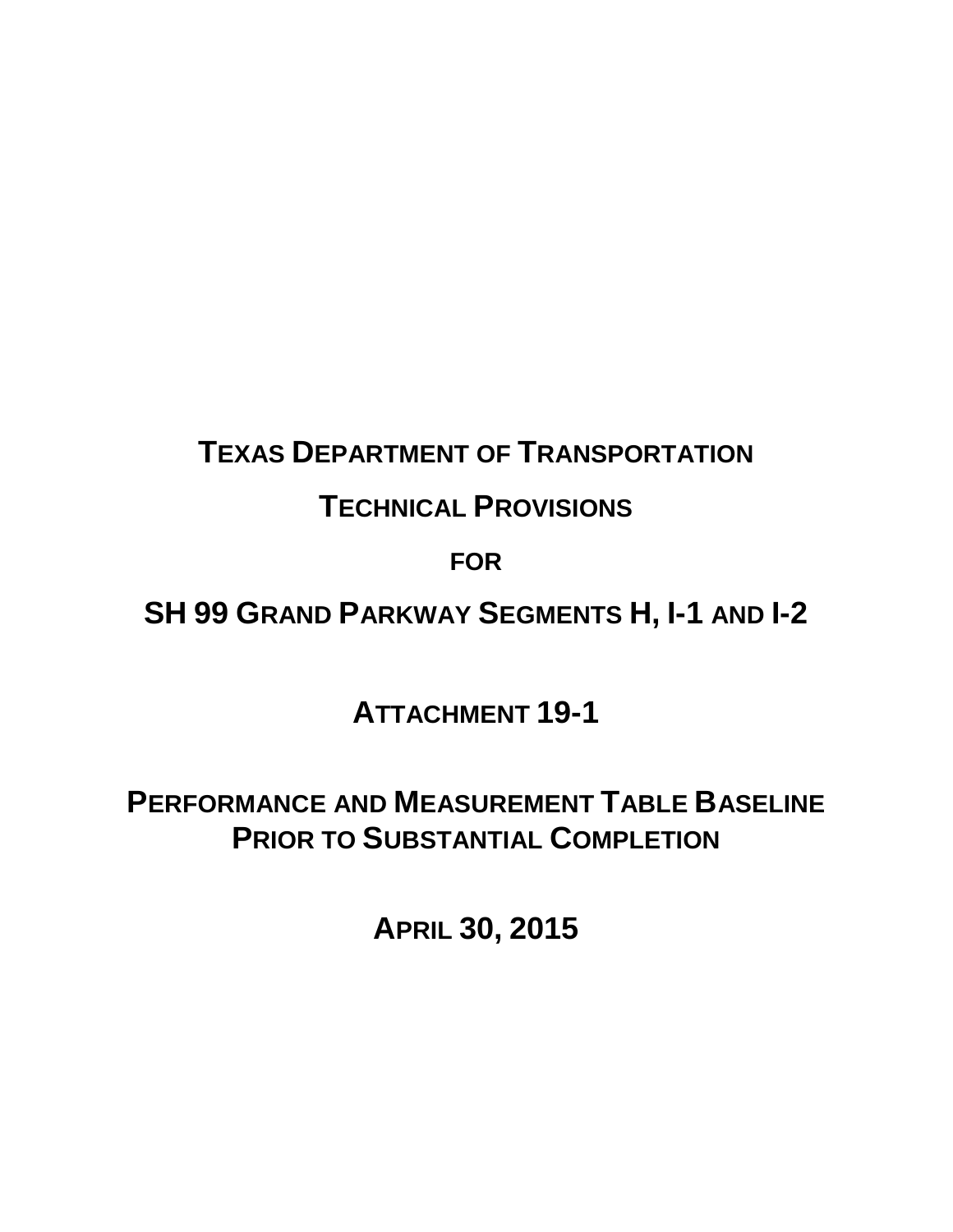|                                   |     | <b>Performance and Measurement Table Baseline</b> |                                                                                                                                                                      |                                                                                                                                                                                                                                                                                                                                                                                          |                                       |                |                                                                                                                                                                                                                                                  |                                                   |                   |
|-----------------------------------|-----|---------------------------------------------------|----------------------------------------------------------------------------------------------------------------------------------------------------------------------|------------------------------------------------------------------------------------------------------------------------------------------------------------------------------------------------------------------------------------------------------------------------------------------------------------------------------------------------------------------------------------------|---------------------------------------|----------------|--------------------------------------------------------------------------------------------------------------------------------------------------------------------------------------------------------------------------------------------------|---------------------------------------------------|-------------------|
| <b>ELEMENT</b><br><b>CATEGORY</b> |     | <b>REF ELEMENT</b>                                | PERFORMANCE REQUIREMENT                                                                                                                                              | <b>RESPONSE TO</b><br><b>DEFECTS</b>                                                                                                                                                                                                                                                                                                                                                     |                                       |                | <b>INSPECTION AND</b><br><b>MEASUREMENT METHOD*</b>                                                                                                                                                                                              | <b>MEASUREMENT</b><br><b>RECORD*</b>              | <b>TARGET</b>     |
|                                   |     |                                                   |                                                                                                                                                                      | Cat 1                                                                                                                                                                                                                                                                                                                                                                                    | Cat 1                                 | Cat 2          |                                                                                                                                                                                                                                                  |                                                   |                   |
|                                   |     |                                                   |                                                                                                                                                                      | Mitiga- nent<br>tion                                                                                                                                                                                                                                                                                                                                                                     | Hazard Perma-<br><b>Remedy Repair</b> | Perma-<br>nent |                                                                                                                                                                                                                                                  |                                                   |                   |
| 1) ROADWAY                        |     |                                                   |                                                                                                                                                                      |                                                                                                                                                                                                                                                                                                                                                                                          |                                       |                |                                                                                                                                                                                                                                                  |                                                   |                   |
|                                   |     |                                                   |                                                                                                                                                                      | Unless stated otherwise, measurements shall be conducted using<br>procedures, techniques, and measuring equipment consistent<br>with TxDOT's Pavement Management Information System<br>Rater's Manual. Unless otherwise stated, pavement<br>performance measurement records relate to 0.1-mile sections as<br>described in the Pavement Management Information System<br>Rater's Manual. |                                       |                |                                                                                                                                                                                                                                                  |                                                   |                   |
|                                   | 1.1 | Obstructions and<br>debris                        | Roadway and clear zone free from<br>obstructions and debris                                                                                                          | 2 hrs                                                                                                                                                                                                                                                                                                                                                                                    | N/A                                   | N/A            | Visual Inspection                                                                                                                                                                                                                                | Number of obstructions and<br>debris              | Nil               |
|                                   | 1.2 | Pavement                                          | All roadways have a smooth surface course<br>(including bridge decks, covers, gratings,<br>frames and boxes) with adequate skid<br>resistance and free from Defects. | 24 hrs                                                                                                                                                                                                                                                                                                                                                                                   | 28 days                               |                | 6 months $ a $ Ruts – Mainlanes, shoulders<br>& ramps<br>Visual inspection at travel speed<br>10ft straight edge used to measure<br>rut depth for localized areas.<br>b) Ride quality<br>Ride quality will not be measured<br>during this phase. | Depth of rut at any location<br>greater than 0.5" | N/A<br>Nil<br>N/A |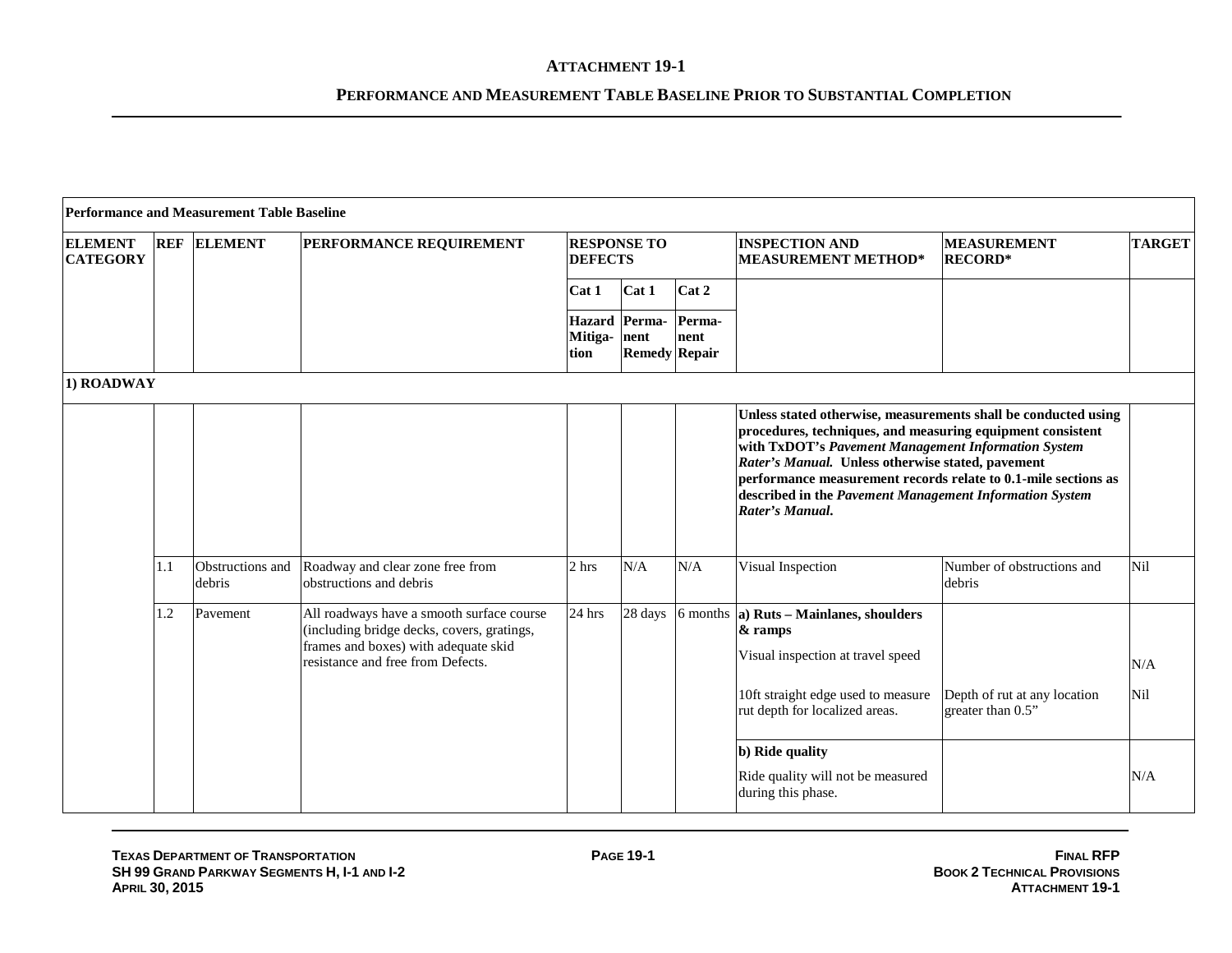|                                   |            | <b>Performance and Measurement Table Baseline</b> |                         |                                              |                      |                |                                                                                                                                                                                                     |                                                                                                                                                                                                                                                                                 |               |
|-----------------------------------|------------|---------------------------------------------------|-------------------------|----------------------------------------------|----------------------|----------------|-----------------------------------------------------------------------------------------------------------------------------------------------------------------------------------------------------|---------------------------------------------------------------------------------------------------------------------------------------------------------------------------------------------------------------------------------------------------------------------------------|---------------|
| <b>ELEMENT</b><br><b>CATEGORY</b> | <b>REF</b> | <b>ELEMENT</b>                                    | PERFORMANCE REQUIREMENT | <b>RESPONSE TO</b><br><b>DEFECTS</b>         |                      |                | <b>INSPECTION AND</b><br><b>MEASUREMENT METHOD*</b>                                                                                                                                                 | <b>MEASUREMENT</b><br><b>RECORD*</b>                                                                                                                                                                                                                                            | <b>TARGET</b> |
|                                   |            |                                                   |                         | Cat 1                                        | Cat 1                | Cat 2          |                                                                                                                                                                                                     |                                                                                                                                                                                                                                                                                 |               |
|                                   |            |                                                   |                         | <b>Hazard</b> Perma-<br>Mitiga- nent<br>tion | <b>Remedy Repair</b> | Perma-<br>nent |                                                                                                                                                                                                     |                                                                                                                                                                                                                                                                                 |               |
|                                   |            |                                                   |                         |                                              |                      |                | c) Failures                                                                                                                                                                                         |                                                                                                                                                                                                                                                                                 |               |
|                                   |            |                                                   |                         |                                              |                      |                | Instances of failures exceeding the<br>failure criteria set forth in the<br>TxDOT PMIS Rater's Manual,<br>including potholes, base failures,<br>punchouts and jointed concrete<br>pavement failures | Occurrence of any failure                                                                                                                                                                                                                                                       | Nil           |
|                                   |            |                                                   |                         |                                              |                      |                | d) Edge drop-offs<br>Physical measurement of edge<br>drop-off level compared to<br>adjacent surface                                                                                                 | Instances of edge drop-off<br>greater than 2" (Number)                                                                                                                                                                                                                          | Nil           |
|                                   | 1.2        |                                                   |                         |                                              |                      |                | e) Skid resistance                                                                                                                                                                                  |                                                                                                                                                                                                                                                                                 |               |
|                                   | cont       |                                                   |                         |                                              |                      |                | ASTM E274/E274M-11 Standard<br><b>Test Method for Skid Resistance</b><br>Testing of Paved Surfaces at 50<br>MPH using a full scale smooth tire<br>meeting the requirements of<br>ASTM E524-08.      | • Mainlanes, shoulders and<br>ramps – Number of sections<br>investigated as to potential risk<br>of skidding accident and<br>appropriate remedial action<br>taken where average Skid<br>Number for 0.5-mile section of<br>mainlanes, shoulders and<br>ramps is in excess of 30. | 100%          |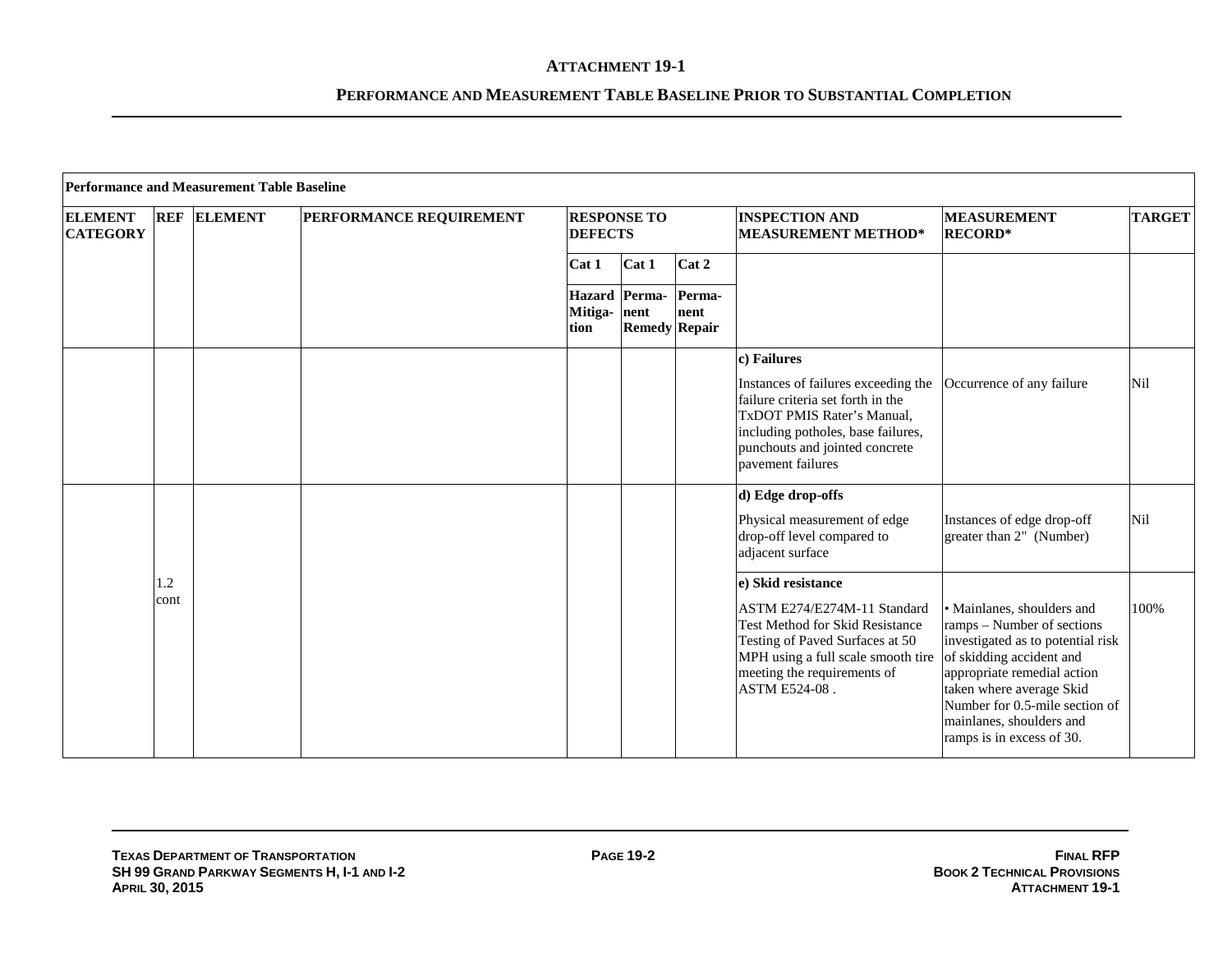|                                   |             | <b>Performance and Measurement Table Baseline</b> |                                                         |                                      |                                       |                |                                                     |                                                                                                                                                                                                                                                          |               |
|-----------------------------------|-------------|---------------------------------------------------|---------------------------------------------------------|--------------------------------------|---------------------------------------|----------------|-----------------------------------------------------|----------------------------------------------------------------------------------------------------------------------------------------------------------------------------------------------------------------------------------------------------------|---------------|
| <b>ELEMENT</b><br><b>CATEGORY</b> | <b>REF</b>  | <b>ELEMENT</b>                                    | PERFORMANCE REQUIREMENT                                 | <b>RESPONSE TO</b><br><b>DEFECTS</b> |                                       |                | <b>INSPECTION AND</b><br><b>MEASUREMENT METHOD*</b> | <b>MEASUREMENT</b><br><b>RECORD*</b>                                                                                                                                                                                                                     | <b>TARGET</b> |
|                                   |             |                                                   |                                                         | Cat 1                                | Cat 1                                 | Cat 2          |                                                     |                                                                                                                                                                                                                                                          |               |
|                                   |             |                                                   |                                                         | Mitiga- nent<br>tion                 | Hazard Perma-<br><b>Remedy Repair</b> | Perma-<br>nent |                                                     |                                                                                                                                                                                                                                                          |               |
|                                   |             |                                                   |                                                         |                                      |                                       |                |                                                     | · Frontage roads -Number of<br>sections investigated as to<br>potential risk of skidding<br>accident and appropriate<br>remedial action taken where<br>average Skid Number for 0.5-<br>mile section of frontage roads<br>is in excess of 30.             | 100%          |
|                                   | 1.2<br>cont |                                                   |                                                         |                                      |                                       |                |                                                     | • When the skid number is<br>below 25 and/or when required<br>by the Wet Weather Accident<br>Reduction Program, areas<br>categorized as high risk, the<br>DB Contractor shall perform a<br>site investigation and perform<br>required corrective action. | 100%          |
|                                   |             |                                                   | Road Users warned of potential skidding<br>hazards      | 24hrs                                | 7days                                 | N/A            | Skid resistance (as above)                          | Instances where road Users<br>warned of potential skidding<br>hazard where remedial action is<br>identified.                                                                                                                                             | 100%          |
|                                   | 1.3         | Crossovers and<br>other paved areas               | Crossovers and other paved areas are free of<br>Defects | 24 hrs                               | 28 days                               |                | 6 months <b>a</b> ) <b>Potholes</b>                 | Potholes of low severity or<br>higher (Number)                                                                                                                                                                                                           | Nil           |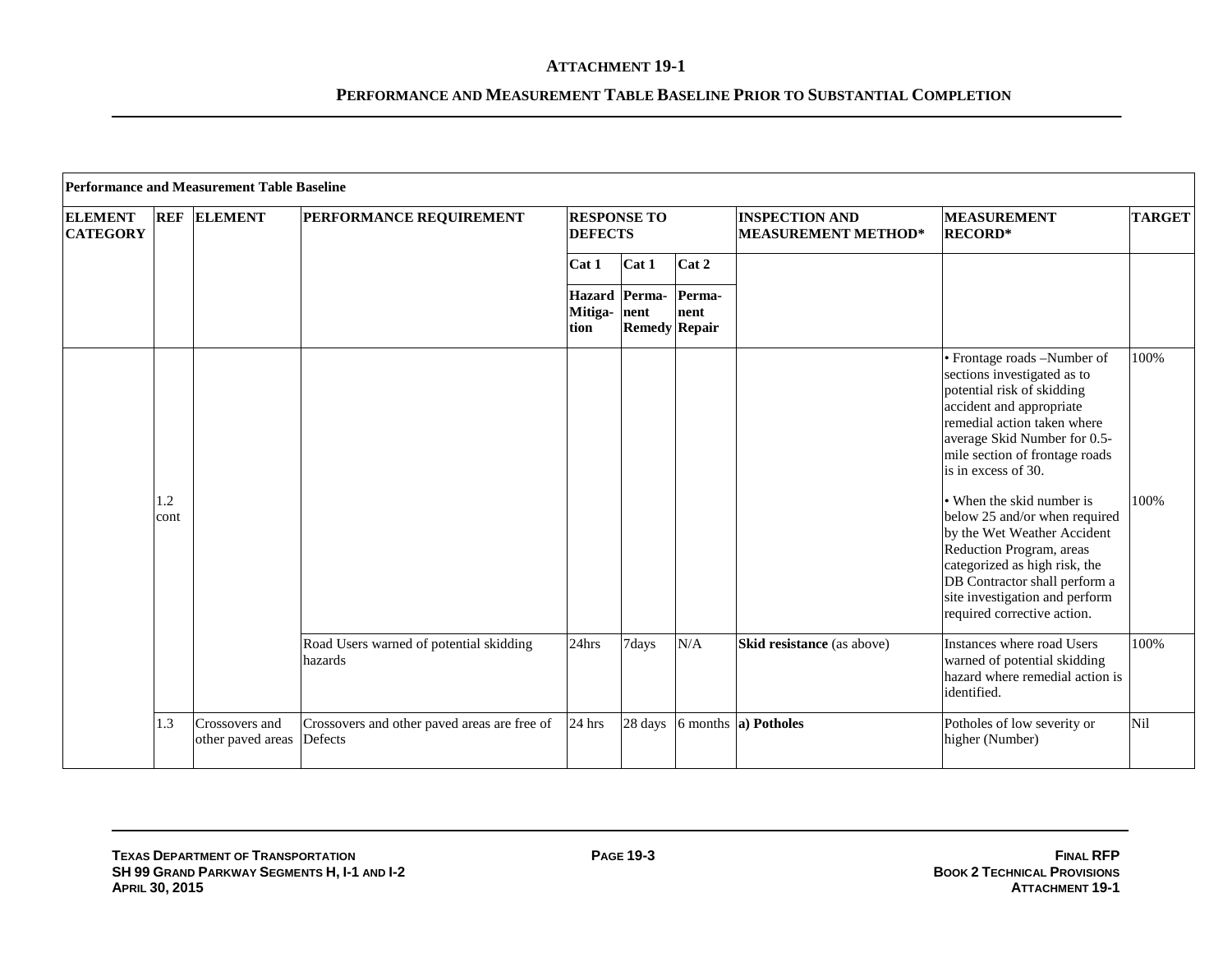|                                   |            | <b>Performance and Measurement Table Baseline</b> |                                                                                                                                                                                                                                    |                                      |                              |                |                                                                              |                                                          |               |
|-----------------------------------|------------|---------------------------------------------------|------------------------------------------------------------------------------------------------------------------------------------------------------------------------------------------------------------------------------------|--------------------------------------|------------------------------|----------------|------------------------------------------------------------------------------|----------------------------------------------------------|---------------|
| <b>ELEMENT</b><br><b>CATEGORY</b> | <b>REF</b> | <b>ELEMENT</b>                                    | PERFORMANCE REQUIREMENT                                                                                                                                                                                                            | <b>RESPONSE TO</b><br><b>DEFECTS</b> |                              |                | <b>INSPECTION AND</b><br><b>MEASUREMENT METHOD*</b>                          | <b>MEASUREMENT</b><br><b>RECORD*</b>                     | <b>TARGET</b> |
|                                   |            |                                                   |                                                                                                                                                                                                                                    | Cat 1                                | Cat 1                        | Cat 2          |                                                                              |                                                          |               |
|                                   |            |                                                   |                                                                                                                                                                                                                                    | Hazard Perma-<br>Mitiga-<br>tion     | nent<br><b>Remedy Repair</b> | Perma-<br>nent |                                                                              |                                                          |               |
|                                   |            |                                                   |                                                                                                                                                                                                                                    |                                      |                              |                | b) Base failures                                                             | Base failures of low severity or Nil<br>higher (Number)  |               |
|                                   | 1.4        |                                                   | Joints in concrete Joints in concrete paving are sealed and<br>watertight                                                                                                                                                          | $24$ hrs                             | 28 days                      |                | 6 months Visual inspection of joints                                         | Length unsealed joints greater<br>than $\frac{1}{4}$ "   | Nil           |
|                                   |            |                                                   | Longitudinal joint separation                                                                                                                                                                                                      |                                      |                              |                | Measurement of joint width and<br>level difference of two sides of<br>joints | Joint width more than 1" or<br>faulting more than 1/4"   | Nil           |
|                                   | 1.5        | Curbs                                             | Curbs are free of defects                                                                                                                                                                                                          | 24 hrs                               | 28 days                      |                | 6 months 3 feet straight edge will be used to<br>measure curb alignment      | Deviation from original<br>alignment greater than 1 inch | Nil           |
| 2) DRAINAGE                       |            |                                                   |                                                                                                                                                                                                                                    |                                      |                              |                |                                                                              |                                                          |               |
|                                   | 2.1        | Pipes and<br>channels                             | Each Element of the drainage system is<br>maintained in its proper function by cleaning,<br>clearing and/or emptying as appropriate from<br>the point at which water drains from the<br>travel way to the outfall or drainage way. | 24 hrs                               | 28 days                      | 6 months       | Visual inspection following heavy<br>rain                                    | Identify areas of water back up                          | Nil           |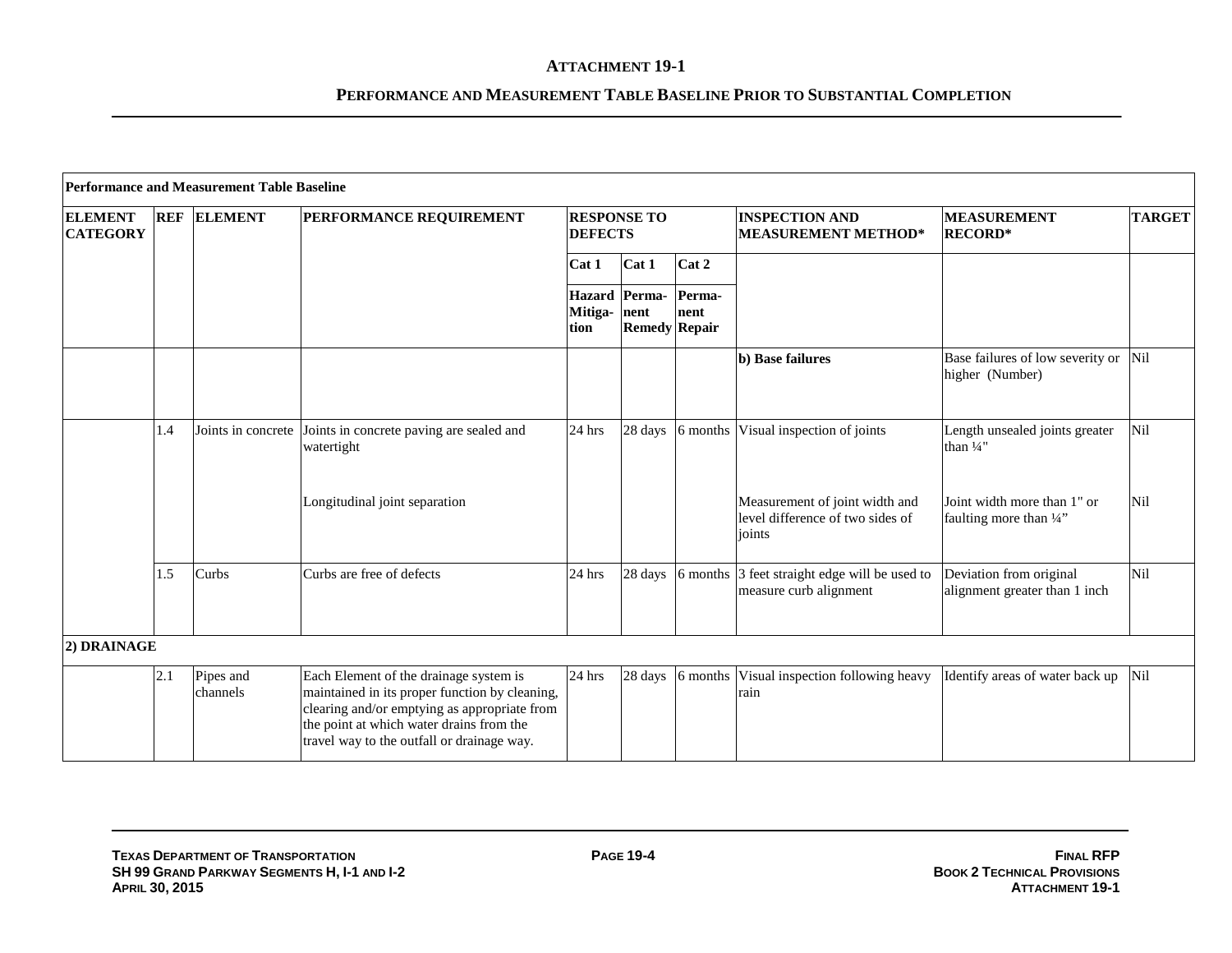|                                   |            | <b>Performance and Measurement Table Baseline</b>                                                         |                                                                                                                                                                                                                                               |                                         |         |                                        |                                                                                                                                                                                                     |                                                                        |               |
|-----------------------------------|------------|-----------------------------------------------------------------------------------------------------------|-----------------------------------------------------------------------------------------------------------------------------------------------------------------------------------------------------------------------------------------------|-----------------------------------------|---------|----------------------------------------|-----------------------------------------------------------------------------------------------------------------------------------------------------------------------------------------------------|------------------------------------------------------------------------|---------------|
| <b>ELEMENT</b><br><b>CATEGORY</b> | <b>REF</b> | <b>ELEMENT</b>                                                                                            | <b>PERFORMANCE REQUIREMENT</b>                                                                                                                                                                                                                | <b>RESPONSE TO</b><br><b>DEFECTS</b>    |         |                                        | <b>INSPECTION AND</b><br><b>MEASUREMENT METHOD*</b>                                                                                                                                                 | <b>MEASUREMENT</b><br><b>RECORD*</b>                                   | <b>TARGET</b> |
|                                   |            |                                                                                                           |                                                                                                                                                                                                                                               | Cat 1                                   | Cat 1   | Cat 2                                  |                                                                                                                                                                                                     |                                                                        |               |
|                                   |            |                                                                                                           |                                                                                                                                                                                                                                               | <b>Hazard</b> Perma-<br>Mitiga-<br>tion | nent    | Perma-<br>nent<br><b>Remedy Repair</b> |                                                                                                                                                                                                     |                                                                        |               |
|                                   | 2.2        | Drainage                                                                                                  | Drainage treatment and balancing systems,<br>treatment devices flow and spillage control devices function<br>correctly and their location and means of<br>operation is recorded adequately to permit<br>their correct operation in Emergency. | 24 hrs                                  | 28 days | 6 months                               | Visual inspection                                                                                                                                                                                   | Devices functioning correctly<br>with means of operation<br>displayed  | 100%          |
|                                   | 2.3        | Travel way                                                                                                | The travel way is free from water to the<br>extent that such water would represent a<br>hazard by virtue of its position and depth.                                                                                                           | 24 hrs                                  | 28 days | 6 months                               | Visual inspection of water on<br>surface                                                                                                                                                            | Instances of hazardous water<br>build-up                               | Nil           |
|                                   | 2.4        | Discharge<br>systems                                                                                      | Surface water discharge systems perform<br>their proper function and discharge to<br>groundwater and waterways complies with<br>the relevant legislation and permits.                                                                         | 24 hrs                                  | 28 days | 6 months                               | Visual inspection and records                                                                                                                                                                       | Non-compliances with<br>legislation                                    | Nil           |
|                                   | 2.5        | Protected species                                                                                         | Named species and habitats are protected.                                                                                                                                                                                                     | 24 hrs                                  | 28 days | 6 months                               | Visual inspection                                                                                                                                                                                   | Compliance with the<br>requirement                                     | 100%          |
| 3) STRUCTURES                     |            |                                                                                                           |                                                                                                                                                                                                                                               |                                         |         |                                        |                                                                                                                                                                                                     |                                                                        |               |
|                                   | 3.1        | Structures having<br>an opening<br>measured along<br>the centre of the<br>roadway of more<br>than 20 feet | The following items and their components<br>shall be in accordance with this performance<br>standard.<br>$\bullet$ Deck<br>• Superstructure                                                                                                   | $24$ hrs                                | 28 days | 6 months                               | Inspection and assessment in<br>accordance with the requirements<br>of federal National Bridge<br>Inspection Standards (NBIS) of<br>the Code of Federal Regulations,<br>23 Highways - Part 650, the | Records as required in the<br><b>TxDOT Bridge Inspection</b><br>Manual | 100%          |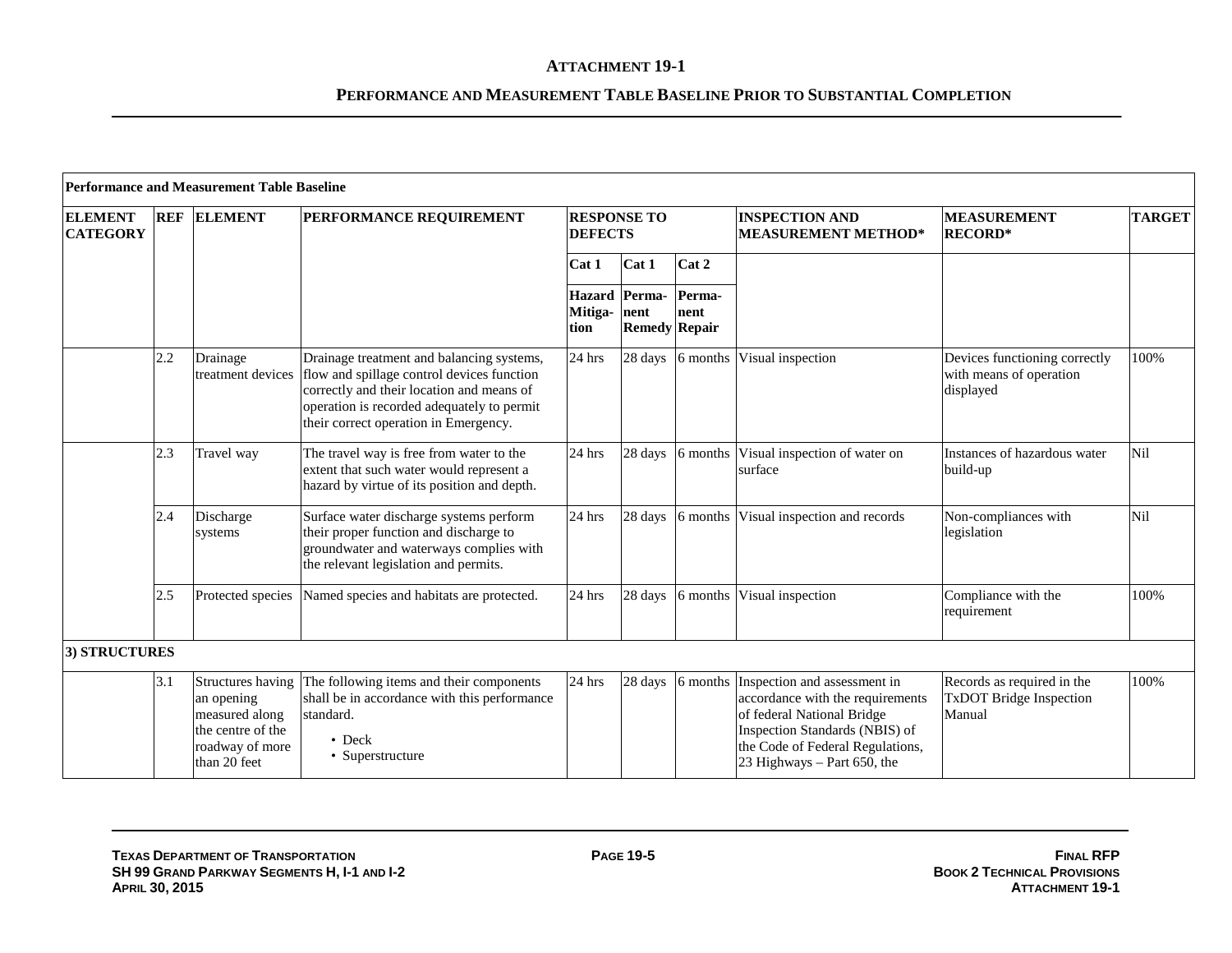|                                   | Performance and Measurement Table Baseline |                                                                                   |                                                                                                                                                                                                                                                                                                                                                                                                                         |                                      |                                               |                |                                                                                                                |                                                                                                                                    |               |  |  |  |
|-----------------------------------|--------------------------------------------|-----------------------------------------------------------------------------------|-------------------------------------------------------------------------------------------------------------------------------------------------------------------------------------------------------------------------------------------------------------------------------------------------------------------------------------------------------------------------------------------------------------------------|--------------------------------------|-----------------------------------------------|----------------|----------------------------------------------------------------------------------------------------------------|------------------------------------------------------------------------------------------------------------------------------------|---------------|--|--|--|
| <b>ELEMENT</b><br><b>CATEGORY</b> | <b>REF</b>                                 | <b>ELEMENT</b>                                                                    | PERFORMANCE REQUIREMENT                                                                                                                                                                                                                                                                                                                                                                                                 | <b>RESPONSE TO</b><br><b>DEFECTS</b> |                                               |                | <b>INSPECTION AND</b><br><b>MEASUREMENT METHOD*</b>                                                            | <b>MEASUREMENT</b><br><b>RECORD*</b>                                                                                               | <b>TARGET</b> |  |  |  |
|                                   |                                            |                                                                                   |                                                                                                                                                                                                                                                                                                                                                                                                                         | Cat 1                                | Cat 1                                         | Cat 2          |                                                                                                                |                                                                                                                                    |               |  |  |  |
|                                   |                                            |                                                                                   |                                                                                                                                                                                                                                                                                                                                                                                                                         | Mitiga-<br>tion                      | Hazard Perma-<br>nent<br><b>Remedy Repair</b> | Perma-<br>nent |                                                                                                                |                                                                                                                                    |               |  |  |  |
|                                   |                                            | between<br>undercopings of<br>abutments or<br>springlines of<br>arches or extreme | • Substructure<br>• Channel<br>• Culverts<br>• Approaches                                                                                                                                                                                                                                                                                                                                                               |                                      |                                               |                | TxDOT Bridge inspection Manual,<br>and the Federal Administration's<br>Bridge Inspector's Reference<br>Manual. | Occurrences of condition rating Nil<br>below six (6) for any deck,<br>superstructure or substructure                               |               |  |  |  |
|                                   |                                            | ends of openings<br>or multiple boxes                                             | (i) Substructures and superstructures are free<br>of:<br>• graffiti<br>· undesirable vegetation<br>• debris and bird droppings<br>• blocked drains, weep pipes manholes<br>and chambers<br>• blocked drainage holes in structural<br>components<br>• defects in joint sealants<br>• defects in pedestrian protection<br>measure<br>• scour damage<br>• corrosion of rebar<br>• paint system failures<br>• impact damage | 24 hrs                               | 28 days                                       | 6 months       | Visual Inspection                                                                                              | At a minimum, recorded<br>annually per TxDOT<br>Maintenance Operations<br>Manual and in accordance with<br>Good Industry Practice. | 100%          |  |  |  |
|                                   |                                            |                                                                                   | (ii) Expansion joints free of:<br>· dirt, debris and vegetation<br>• defects in drainage systems<br>• loose nuts and bolts                                                                                                                                                                                                                                                                                              |                                      |                                               |                |                                                                                                                |                                                                                                                                    |               |  |  |  |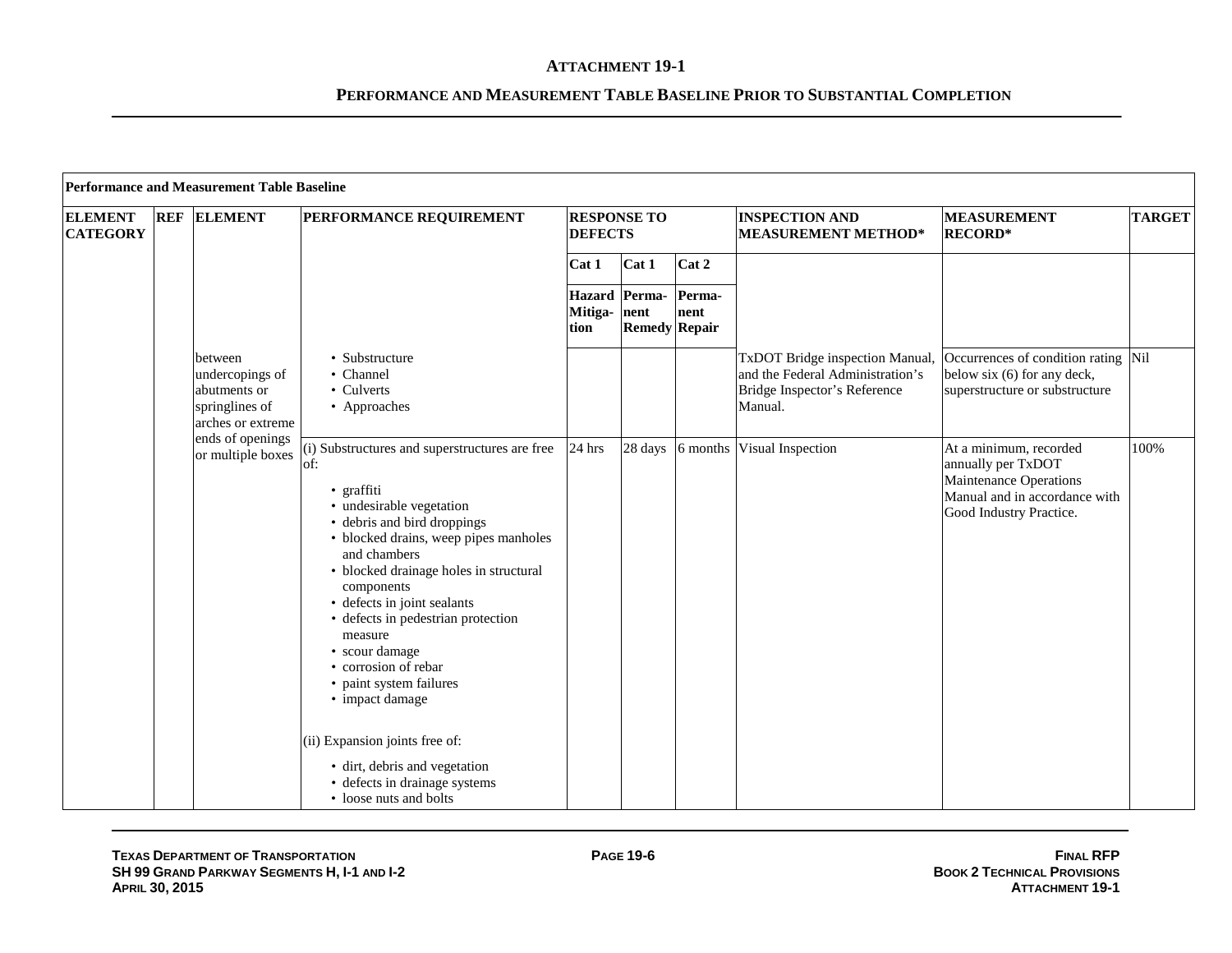|                                   | Performance and Measurement Table Baseline |                    |                                                                                                                                                                                                                                  |                      |                                       |                |                                                     |                                      |               |  |
|-----------------------------------|--------------------------------------------|--------------------|----------------------------------------------------------------------------------------------------------------------------------------------------------------------------------------------------------------------------------|----------------------|---------------------------------------|----------------|-----------------------------------------------------|--------------------------------------|---------------|--|
| <b>ELEMENT</b><br><b>CATEGORY</b> |                                            | <b>REF ELEMENT</b> | PERFORMANCE REQUIREMENT                                                                                                                                                                                                          | <b>DEFECTS</b>       | <b>RESPONSE TO</b>                    |                | <b>INSPECTION AND</b><br><b>MEASUREMENT METHOD*</b> | <b>MEASUREMENT</b><br><b>RECORD*</b> | <b>TARGET</b> |  |
|                                   |                                            |                    |                                                                                                                                                                                                                                  | Cat 1                | Cat 1                                 | Cat 2          |                                                     |                                      |               |  |
|                                   |                                            |                    |                                                                                                                                                                                                                                  | Mitiga- nent<br>tion | Hazard Perma-<br><b>Remedy Repair</b> | Perma-<br>nent |                                                     |                                      |               |  |
|                                   |                                            |                    | • defects in gaskets                                                                                                                                                                                                             |                      |                                       |                |                                                     |                                      |               |  |
|                                   |                                            |                    | (iii) The deck drainage system is free of all<br>and operates as intended.                                                                                                                                                       |                      |                                       |                |                                                     |                                      |               |  |
|                                   |                                            |                    | (iv) Parapets free of:                                                                                                                                                                                                           |                      |                                       |                |                                                     |                                      |               |  |
|                                   |                                            |                    | • loose nuts and bolts<br>• blockages of hollow section drain<br>holes<br>· graffiti<br>• vegetation<br>· accident damage                                                                                                        |                      |                                       |                |                                                     |                                      |               |  |
|                                   |                                            |                    | (v) Bearings and bearing shelves are clean.                                                                                                                                                                                      |                      |                                       |                |                                                     |                                      |               |  |
|                                   |                                            |                    | (vi) Sliding and roller surfaces are clean and<br>greased to ensure satisfactory performance.                                                                                                                                    |                      |                                       |                |                                                     |                                      |               |  |
|                                   |                                            |                    | Additional advice contained in bearing<br>manufacturers' instructions in the Structure<br>Maintenance Manual is followed.                                                                                                        |                      |                                       |                |                                                     |                                      |               |  |
|                                   |                                            |                    | Special finishes are clean and perform to the<br>appropriate standards.                                                                                                                                                          |                      |                                       |                |                                                     |                                      |               |  |
|                                   |                                            |                    | (vii) All non-structural items such as hoists<br>and electrical fixings, operate correctly, are<br>clean and lubricated as appropriate, in<br>accordance with the manufacturer's<br>recommendations and certification of lifting |                      |                                       |                |                                                     |                                      |               |  |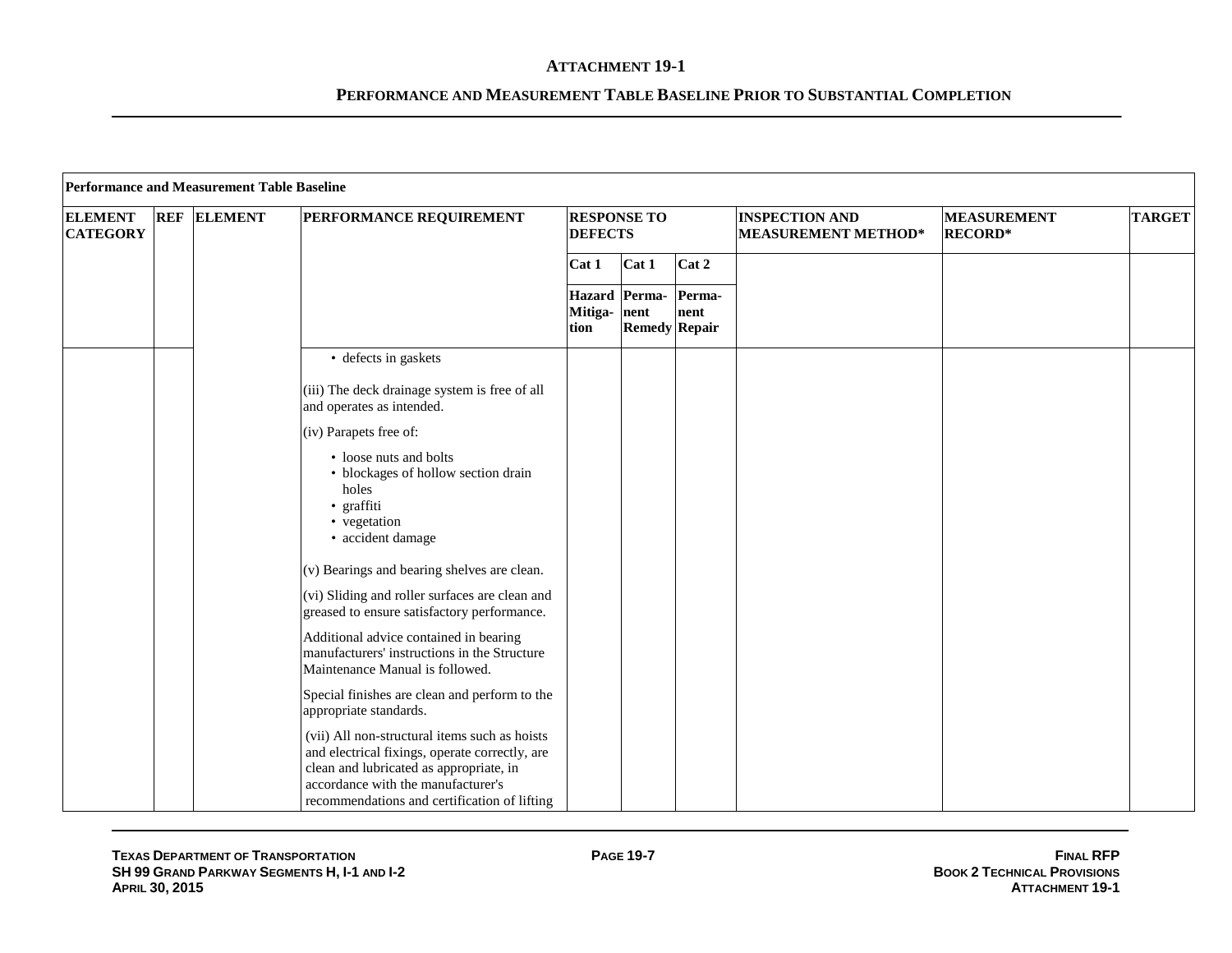|                                   |     | <b>Performance and Measurement Table Baseline</b> |                                                                                                                                         |                                       |                      |                |                                                                                                                               |                                                                                                |               |
|-----------------------------------|-----|---------------------------------------------------|-----------------------------------------------------------------------------------------------------------------------------------------|---------------------------------------|----------------------|----------------|-------------------------------------------------------------------------------------------------------------------------------|------------------------------------------------------------------------------------------------|---------------|
| <b>ELEMENT</b><br><b>CATEGORY</b> |     | <b>REF ELEMENT</b>                                | PERFORMANCE REQUIREMENT                                                                                                                 | <b>RESPONSE TO</b><br><b>DEFECTS</b>  |                      |                | <b>INSPECTION AND</b><br><b>MEASUREMENT METHOD*</b>                                                                           | <b>MEASUREMENT</b><br><b>RECORD*</b>                                                           | <b>TARGET</b> |
|                                   |     |                                                   |                                                                                                                                         | Cat 1                                 | Cat 1                | Cat 2          |                                                                                                                               |                                                                                                |               |
|                                   |     |                                                   |                                                                                                                                         | Hazard Perma-<br>Mitiga- nent<br>tion | <b>Remedy Repair</b> | Perma-<br>nent |                                                                                                                               |                                                                                                |               |
|                                   |     |                                                   | devices is maintained.                                                                                                                  |                                       |                      |                |                                                                                                                               |                                                                                                |               |
|                                   | 3.2 | Non-bridge class<br>culverts                      | Non-bridge-class culverts are free of:<br>• vegetation and debris and silt<br>• defects in sealant to movement joints<br>• scour damage | 24 hrs                                | 28 days              | 6 months       | Visual inspection                                                                                                             | Number with vegetation, debris Nil<br>and silt<br>Number with defects in sealant               | <b>Nil</b>    |
|                                   |     |                                                   |                                                                                                                                         |                                       |                      |                |                                                                                                                               | and movement joints                                                                            |               |
|                                   |     |                                                   |                                                                                                                                         |                                       |                      |                |                                                                                                                               | Number with scour damage                                                                       | Nil           |
|                                   | 3.3 | Load ratings                                      | All structures maintain the design load<br>capacity.                                                                                    | 24 hrs                                | 28 days              | 6 months       | Load rating calculations in<br>accordance with the Manual for<br>Bridge Evaluation and the TxDOT<br>Bridge Inspection Manual. | Number of load restrictions for<br>Texas legal loads (including<br>legally permitted vehicles) | Nil           |
|                                   |     |                                                   |                                                                                                                                         |                                       |                      |                | Load restriction requirements as<br>per the TxDOT Bridge Inspection<br>Manual                                                 |                                                                                                |               |
|                                   | 3.4 | Gantries and high<br>masts                        | Sign signal gantries, high masts are<br>structurally sound and free of:                                                                 | 24 hrs                                | 28 days              | 6 months       | Visual inspection                                                                                                             | Number with loose assemblies                                                                   | Nil           |
|                                   |     |                                                   | • loose nuts and bolts<br>• defects in surface protection systems<br>• graffiti                                                         |                                       |                      |                |                                                                                                                               | Number with defects in surface<br>protection                                                   | Nil           |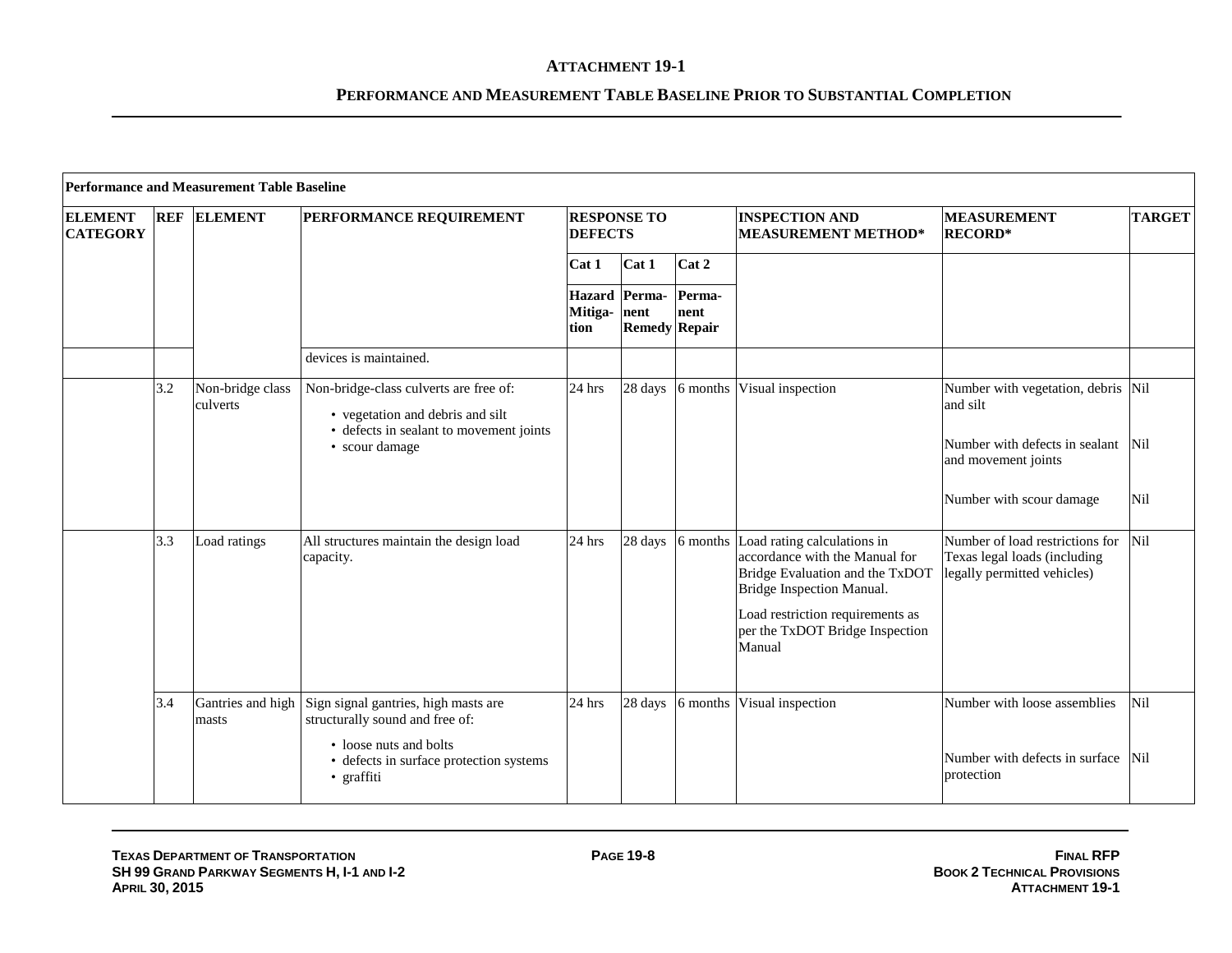|                                   |            | <b>Performance and Measurement Table Baseline</b> |                                                                                                                                                                                                                         |                 |                                               |                |                                                                                                                   |                                                                                       |               |
|-----------------------------------|------------|---------------------------------------------------|-------------------------------------------------------------------------------------------------------------------------------------------------------------------------------------------------------------------------|-----------------|-----------------------------------------------|----------------|-------------------------------------------------------------------------------------------------------------------|---------------------------------------------------------------------------------------|---------------|
| <b>ELEMENT</b><br><b>CATEGORY</b> | <b>REF</b> | <b>ELEMENT</b>                                    | <b>PERFORMANCE REQUIREMENT</b>                                                                                                                                                                                          | <b>DEFECTS</b>  | <b>RESPONSE TO</b>                            |                | <b>INSPECTION AND</b><br><b>MEASUREMENT METHOD*</b>                                                               | <b>MEASUREMENT</b><br><b>RECORD*</b>                                                  | <b>TARGET</b> |
|                                   |            |                                                   |                                                                                                                                                                                                                         | Cat 1           | Cat 1                                         | Cat 2          |                                                                                                                   |                                                                                       |               |
|                                   |            |                                                   |                                                                                                                                                                                                                         | Mitiga-<br>tion | Hazard Perma-<br>nent<br><b>Remedy Repair</b> | Perma-<br>nent |                                                                                                                   |                                                                                       |               |
|                                   |            |                                                   |                                                                                                                                                                                                                         |                 |                                               |                |                                                                                                                   | Number with graffiti                                                                  | Nil           |
|                                   |            |                                                   | 4) PAVEMENT MARKINGS, OBJECT MARKERS, BARRIER MARKERS AND DELINEATORS                                                                                                                                                   |                 |                                               |                |                                                                                                                   |                                                                                       |               |
|                                   | 4.1        | Payement<br>markings                              | Pavement markings are:<br>• clean and visible during the day and at<br>night<br>• whole and complete and of the correct<br>color, type, width and length<br>• placed to meet the TMUTCD and<br>TxDOT's Pavement Marking | 24 hrs          | 28 days                                       |                | 6 months a) Markings - General<br>Visual inspection at 300 ft with<br>low beams as per earlier TxDOT<br>practice. | Length found defective.                                                               | 100%          |
|                                   |            |                                                   | <b>Standard Sheets</b>                                                                                                                                                                                                  |                 |                                               |                | Visual inspection                                                                                                 | Length with more than 5% loss<br>of area of material at any point                     | Nil           |
|                                   |            |                                                   |                                                                                                                                                                                                                         |                 |                                               |                |                                                                                                                   | Length with spread more than<br>10% of specified dimensions.                          | Nil           |
|                                   |            |                                                   |                                                                                                                                                                                                                         |                 |                                               |                | b) Profile Markings<br>Visual inspection                                                                          | Length performing its intended<br>function and compliant with<br>relevant regulations | 100%          |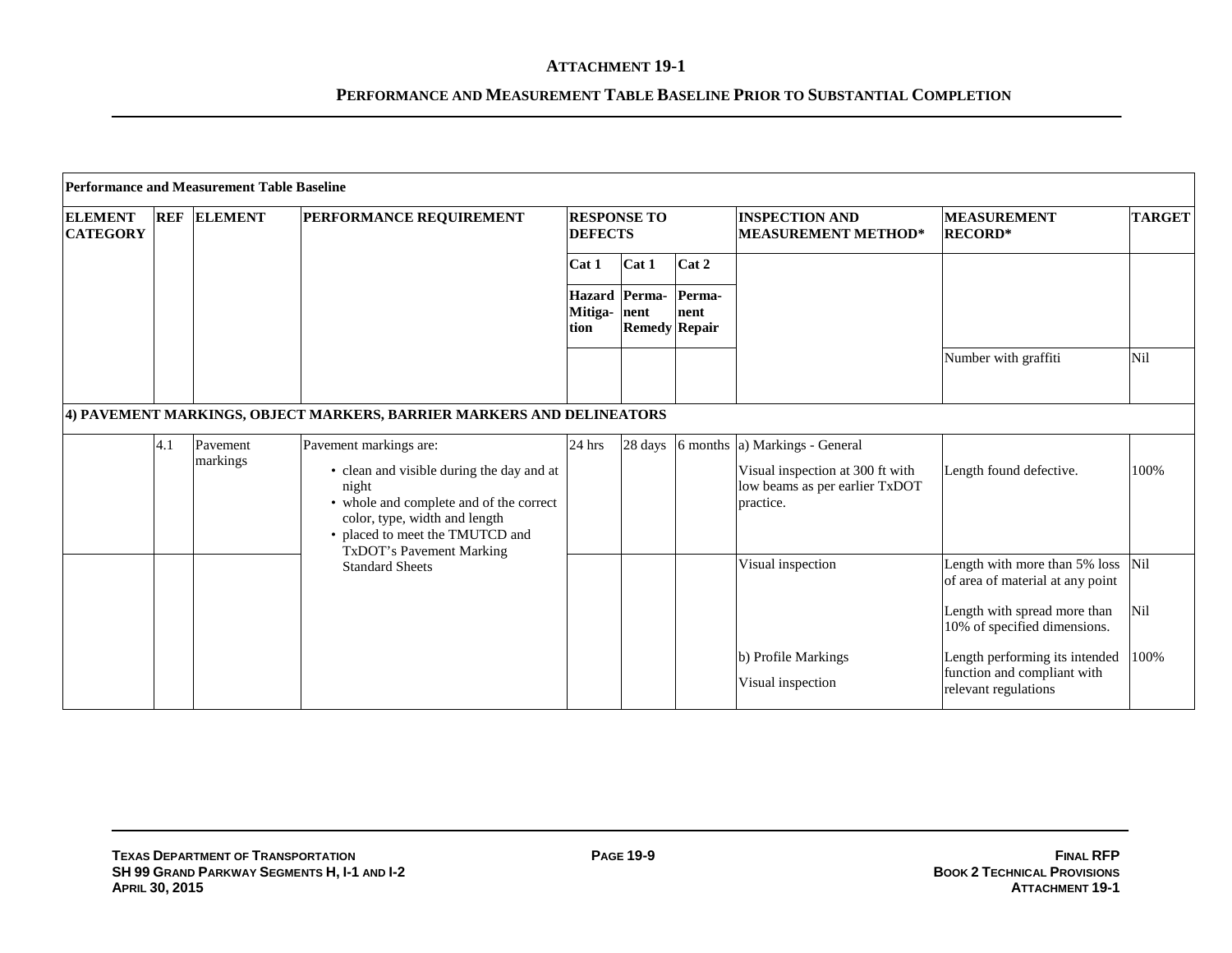|                                   | <b>Performance and Measurement Table Baseline</b> |                              |                                                                                                                                                                                                                                                                                                                                                                           |                                      |                                              |                  |                                                     |                                                                                                                                                                                                                                                                                                                                                                                                                       |               |  |  |  |
|-----------------------------------|---------------------------------------------------|------------------------------|---------------------------------------------------------------------------------------------------------------------------------------------------------------------------------------------------------------------------------------------------------------------------------------------------------------------------------------------------------------------------|--------------------------------------|----------------------------------------------|------------------|-----------------------------------------------------|-----------------------------------------------------------------------------------------------------------------------------------------------------------------------------------------------------------------------------------------------------------------------------------------------------------------------------------------------------------------------------------------------------------------------|---------------|--|--|--|
| <b>ELEMENT</b><br><b>CATEGORY</b> | <b>REF</b>                                        | <b>ELEMENT</b>               | PERFORMANCE REQUIREMENT                                                                                                                                                                                                                                                                                                                                                   | <b>RESPONSE TO</b><br><b>DEFECTS</b> |                                              |                  | <b>INSPECTION AND</b><br><b>MEASUREMENT METHOD*</b> | <b>MEASUREMENT</b><br><b>RECORD*</b>                                                                                                                                                                                                                                                                                                                                                                                  | <b>TARGET</b> |  |  |  |
|                                   |                                                   |                              |                                                                                                                                                                                                                                                                                                                                                                           | Cat 1                                | Cat 1                                        | Cat 2            |                                                     |                                                                                                                                                                                                                                                                                                                                                                                                                       |               |  |  |  |
|                                   |                                                   |                              |                                                                                                                                                                                                                                                                                                                                                                           | Mitiga- nent<br>tion                 | <b>Hazard</b> Perma-<br><b>Remedy Repair</b> | Perma-<br>nent   |                                                     |                                                                                                                                                                                                                                                                                                                                                                                                                       |               |  |  |  |
|                                   | 4.2                                               | Raised reflective<br>markers | Raised reflective pavement markers, object<br>markers and delineators are:<br>• clean and clearly visible<br>• of the correct color and type<br>• reflective or retroreflective as TxDOT<br>standard<br>• correctly located, aligned and at the<br>correct level<br>• are firmly fixed<br>• are in a condition that will ensure that<br>they remain at the correct level. | $24$ hrs                             |                                              | 28 days 6 months | Visual inspection                                   | Number of markers associated<br>with road markings that are<br>ineffective in any 10<br>consecutive markers.<br>(Ineffective includes missing,<br>damaged, settled or sunk)<br>[A minimum of four markers]<br>should be visible at 80' spacing<br>when viewed under low beam<br>headlights]<br>Uniformity (replacement rpms<br>having equivalent physical and<br>performance characteristics to<br>adjacent markers). | Nil<br>100%   |  |  |  |
|                                   | 4.3                                               | Delineators &<br>markers     | Object markers, mail box markers and<br>delineators are:<br>• clean and visible<br>• of the correct color and type<br>• legible and reflective<br>• straight and vertical                                                                                                                                                                                                 | 24 hrs                               | 28 days                                      | 6 months         | Visual inspection                                   | Number of object markers or<br>delineators defective or<br>missing                                                                                                                                                                                                                                                                                                                                                    | Nil           |  |  |  |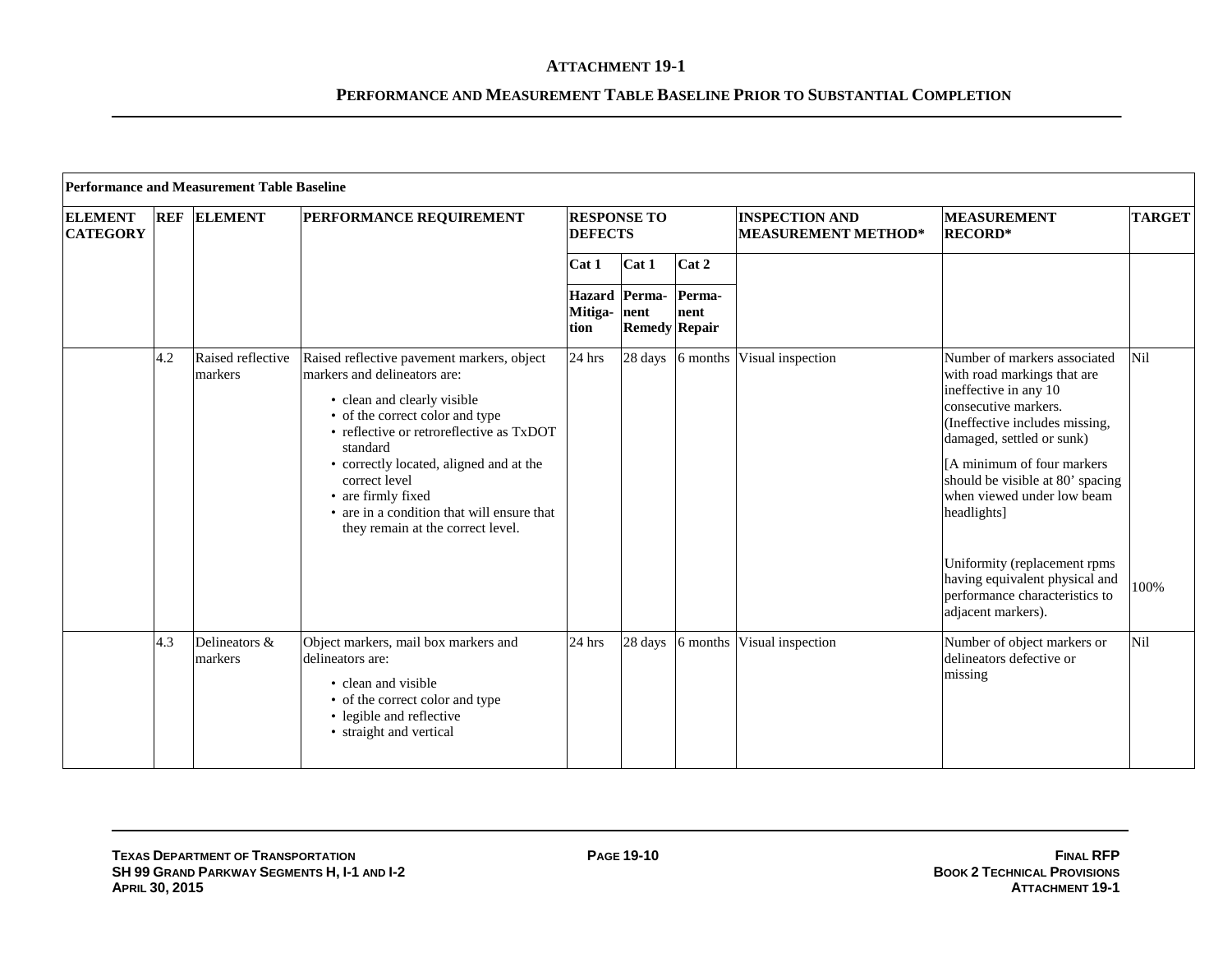|                                   |            | <b>Performance and Measurement Table Baseline</b> |                                                                                                                                                                     |                                      |                                       |                |                                                                                                                                 |                                                         |               |
|-----------------------------------|------------|---------------------------------------------------|---------------------------------------------------------------------------------------------------------------------------------------------------------------------|--------------------------------------|---------------------------------------|----------------|---------------------------------------------------------------------------------------------------------------------------------|---------------------------------------------------------|---------------|
| <b>ELEMENT</b><br><b>CATEGORY</b> | <b>REF</b> | <b>ELEMENT</b>                                    | PERFORMANCE REQUIREMENT                                                                                                                                             | <b>RESPONSE TO</b><br><b>DEFECTS</b> |                                       |                | <b>INSPECTION AND</b><br><b>MEASUREMENT METHOD*</b>                                                                             | <b>MEASUREMENT</b><br><b>RECORD*</b>                    | <b>TARGET</b> |
|                                   |            |                                                   |                                                                                                                                                                     | Cat 1                                | Cat 1                                 | Cat 2          |                                                                                                                                 |                                                         |               |
|                                   |            |                                                   |                                                                                                                                                                     | Mitiga-nent<br>tion                  | Hazard Perma-<br><b>Remedy Repair</b> | Perma-<br>nent |                                                                                                                                 |                                                         |               |
|                                   |            |                                                   | 5) GUARDRAILS, SAFETY BARRIERS AND IMPACT ATTENUATORS                                                                                                               |                                      |                                       |                |                                                                                                                                 |                                                         |               |
|                                   | 5.1        | Guard rails and<br>safety barriers                | All guardrails, safety barriers, concrete<br>barriers, etc are maintained free of Defects.<br>They are appropriately placed and correctly                           | 24 hrs                               | 28 days                               | 6 months       | Visual inspection                                                                                                               | Length of road restraint<br>systems correctly installed | 100%          |
|                                   |            |                                                   | installed at the correct height and distance<br>from roadway or obstacles. Installation and<br>repairs shall be carried out in accordance                           |                                      |                                       |                |                                                                                                                                 | Length free from defects                                | 100%          |
|                                   |            |                                                   | with the requirements of NCHRP 350<br>standards.                                                                                                                    |                                      |                                       |                |                                                                                                                                 | Length at correct height                                | 100%          |
|                                   |            |                                                   |                                                                                                                                                                     |                                      |                                       |                |                                                                                                                                 | Length at correct distance from<br>roadway and obstacle | 100%          |
|                                   | 5.2        | Impact<br>attenuators                             | All impact attenuators are appropriately<br>placed and correctly installed                                                                                          | 24 hrs                               | 7 days                                | 6 months       | Visual inspection                                                                                                               | Number correctly placed and<br>installed                | 100%          |
| <b>6) TRAFFIC SIGNS</b>           |            |                                                   |                                                                                                                                                                     |                                      |                                       |                |                                                                                                                                 |                                                         |               |
|                                   | 6.1        | General - All<br>signs                            | (i) Signs are clean, correctly located, clearly 24 hrs<br>visible, legible, reflective, at the correct<br>height and free from structural and<br>electrical defects |                                      | 28 days                               |                | $\vert$ 6 months $\vert$ a) Retroreflectivity<br>Visual inspection at 300 ft with<br>low beams as per earlier TxDOT<br>practice | Number of signs found non-<br>reflective.               | Nil           |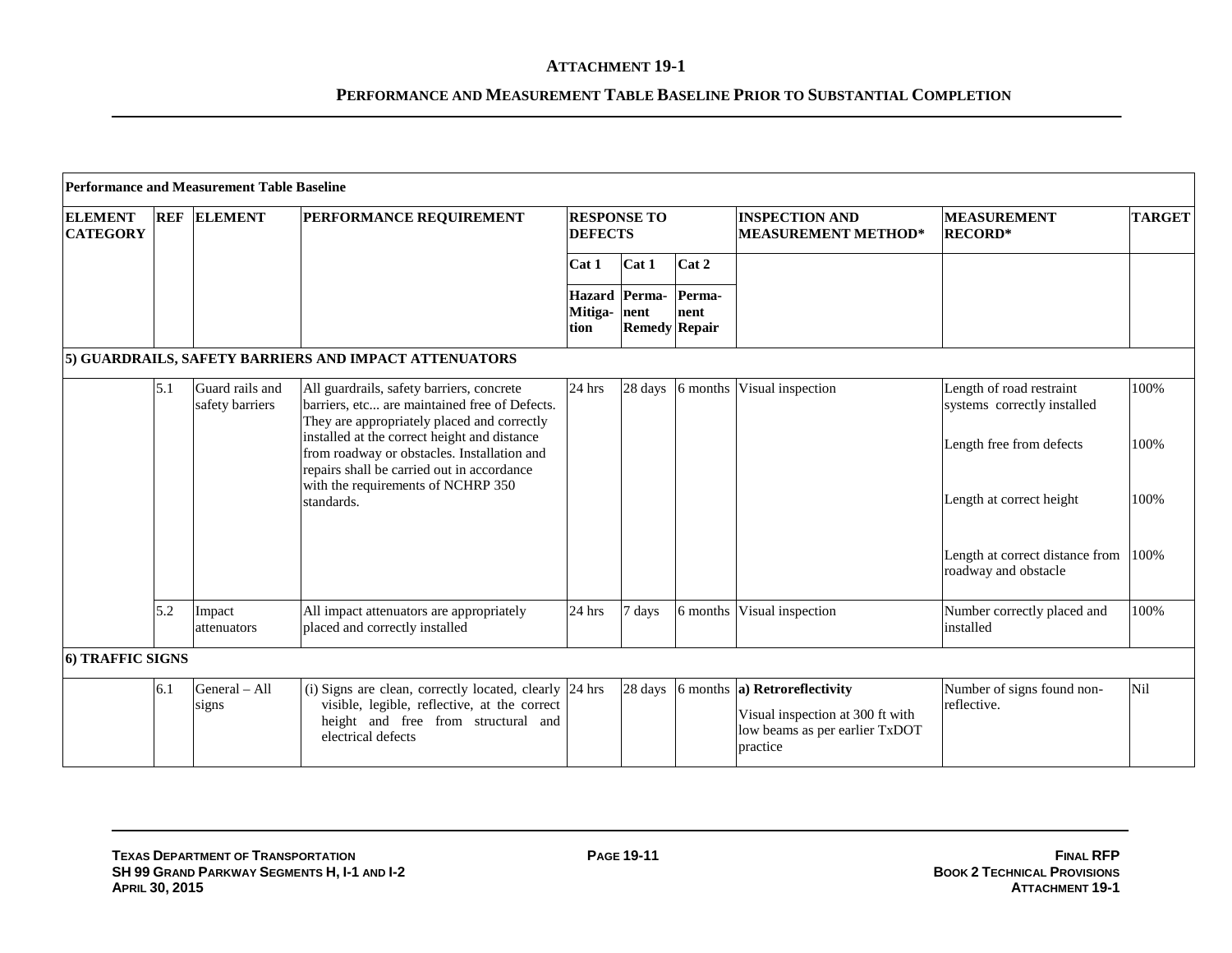|                                   |              | <b>Performance and Measurement Table Baseline</b> |                                                                                                                                                                                                             |                      |                                       |                |                                                          |                                                                                                                                          |               |
|-----------------------------------|--------------|---------------------------------------------------|-------------------------------------------------------------------------------------------------------------------------------------------------------------------------------------------------------------|----------------------|---------------------------------------|----------------|----------------------------------------------------------|------------------------------------------------------------------------------------------------------------------------------------------|---------------|
| <b>ELEMENT</b><br><b>CATEGORY</b> | <b>REF</b>   | <b>ELEMENT</b>                                    | PERFORMANCE REQUIREMENT                                                                                                                                                                                     | <b>DEFECTS</b>       | <b>RESPONSE TO</b>                    |                | <b>INSPECTION AND</b><br><b>MEASUREMENT METHOD*</b>      | <b>MEASUREMENT</b><br><b>RECORD*</b>                                                                                                     | <b>TARGET</b> |
|                                   |              |                                                   |                                                                                                                                                                                                             | Cat 1                | Cat 1                                 | Cat 2          |                                                          |                                                                                                                                          |               |
|                                   |              |                                                   |                                                                                                                                                                                                             | Mitiga- nent<br>tion | Hazard Perma-<br><b>Remedy Repair</b> | Perma-<br>nent |                                                          |                                                                                                                                          |               |
|                                   | 6.1<br>cont. |                                                   | Identification markers are provided,<br>(ii)<br>correctly located, visible, clean and<br>legible                                                                                                            |                      |                                       |                | b) Face damage<br>Visual inspection                      | Number of signs with face<br>damage greater than 5% of area                                                                              | Nil           |
|                                   |              |                                                   | (iii) Sign mounting posts are vertical,<br>structurally sound and rust free<br>(iv) All break-away sign mounts are clear of<br>silt or other debris that could impede<br>break-away features and shall have |                      |                                       |                | c) Placement<br>Visual inspection<br>d) Sign Information | Signs are placed in accordance<br>with TxDOT's Sign Crew<br>Field Book including not<br>twisted or leaning<br>Sign information is of the | 100%<br>100%  |
|                                   |              |                                                   | correct stub heights<br>Obsolete and redundant signs are<br>(v)<br>removed or replaced as appropriate                                                                                                       |                      |                                       |                | Visual inspection                                        | correct size, location, type and<br>wording to meet its intended<br>purpose                                                              |               |
|                                   |              |                                                   | (vi) Visibility distances meet the stated<br>requirements<br>(vii) Sign information is of the correct size,<br>location, type and wording to meet its<br>intended purpose and any statutory<br>requirements |                      |                                       |                | e) Sign Information<br>Visual inspection                 | Sign information is of the<br>correct size, location, type and<br>wording to meet its intended<br>purpose                                | 100%          |
|                                   |              |                                                   | (viii) All structures and Elements of the<br>signing system are kept clean and free<br>from debris and have clear access<br>provided.                                                                       |                      |                                       |                | f) Dynamic Message Signs<br>Visual inspection            | Dynamic message signs are<br>fully functioning                                                                                           | 100%          |
|                                   |              |                                                   | (ix) All replacement and repair materials<br>and equipment are in accordance with<br>the requirements of the TMUTCD                                                                                         |                      |                                       |                |                                                          |                                                                                                                                          |               |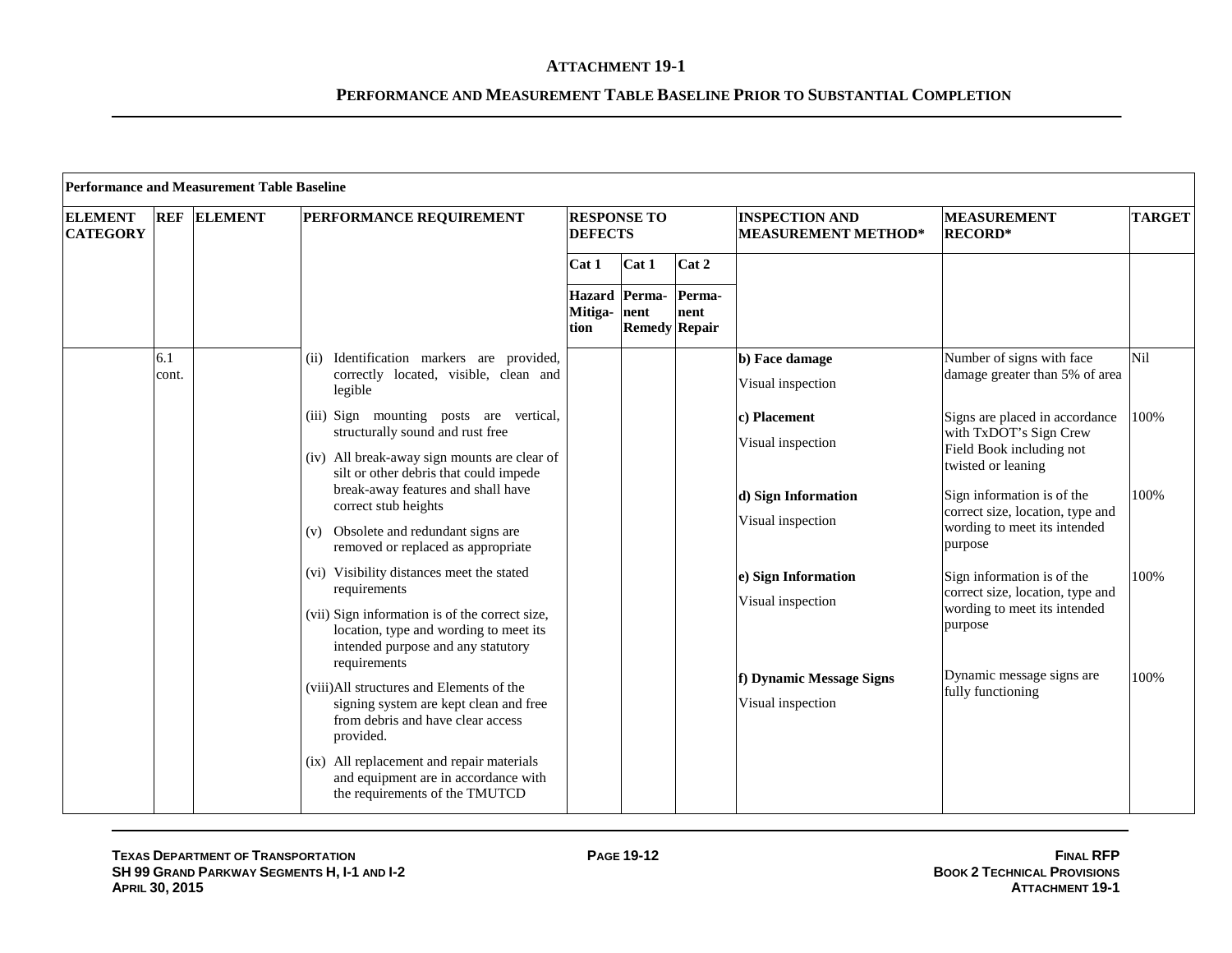|                                   |            | <b>Performance and Measurement Table Baseline</b> |                                                                                                                                                                                                                                                                            |                                      |                                               |                |                                                                                      |                                                        |               |
|-----------------------------------|------------|---------------------------------------------------|----------------------------------------------------------------------------------------------------------------------------------------------------------------------------------------------------------------------------------------------------------------------------|--------------------------------------|-----------------------------------------------|----------------|--------------------------------------------------------------------------------------|--------------------------------------------------------|---------------|
| <b>ELEMENT</b><br><b>CATEGORY</b> | <b>REF</b> | <b>ELEMENT</b>                                    | <b>PERFORMANCE REQUIREMENT</b>                                                                                                                                                                                                                                             | <b>RESPONSE TO</b><br><b>DEFECTS</b> |                                               |                | <b>INSPECTION AND</b><br><b>MEASUREMENT METHOD*</b>                                  | <b>MEASUREMENT</b><br><b>RECORD*</b>                   | <b>TARGET</b> |
|                                   |            |                                                   |                                                                                                                                                                                                                                                                            | Cat 1                                | Cat 1                                         | Cat 2          |                                                                                      |                                                        |               |
|                                   |            |                                                   |                                                                                                                                                                                                                                                                            | Mitiga-<br>tion                      | Hazard Perma-<br>nent<br><b>Remedy Repair</b> | Perma-<br>nent |                                                                                      |                                                        |               |
|                                   |            |                                                   | Dynamic message signs are in an<br>(x)<br>operational condition                                                                                                                                                                                                            |                                      |                                               |                |                                                                                      |                                                        |               |
|                                   | 6.2        | General - Safety<br>critical signs                | Requirements as 6.1, Plus:<br>"Stop," "Yield," "Do Not Enter," "One Way"<br>and "Wrong Way" signs are clean legible and<br>undamaged.                                                                                                                                      | 2hrs                                 | 1 week                                        | 6 months       | Visual inspection                                                                    | Number of damaged safety<br>critical signs             | Nil           |
| 7) TRAFFIC SIGNALS                |            |                                                   |                                                                                                                                                                                                                                                                            |                                      |                                               |                |                                                                                      |                                                        |               |
|                                   | 7.1        | General                                           | Traffic Signals and their associated<br>(i)<br>equipment are:<br>• clean and visible<br>• correctly aligned and operational<br>• free from damage caused by accident<br>or vandalism<br>• correctly aligned and operational<br>(ii) Signal timing and operation is correct | 2 hrs                                | 24 hrs                                        |                | 6 months a) General condition<br>Visual inspection<br>b) Damage<br>Visual inspection | Signals are clean and visible<br>Signals are undamaged | 100%<br>100%  |
|                                   |            |                                                   | (iii) Contingency plans are in place to<br>rectify Category 1 defects not<br>immediately repairable to assure<br>alternative traffic control is provided<br>during a period of failure                                                                                     |                                      |                                               |                | c) Signal timing<br>Timed measurements                                               | Installations have correct signal 100%<br>timings      |               |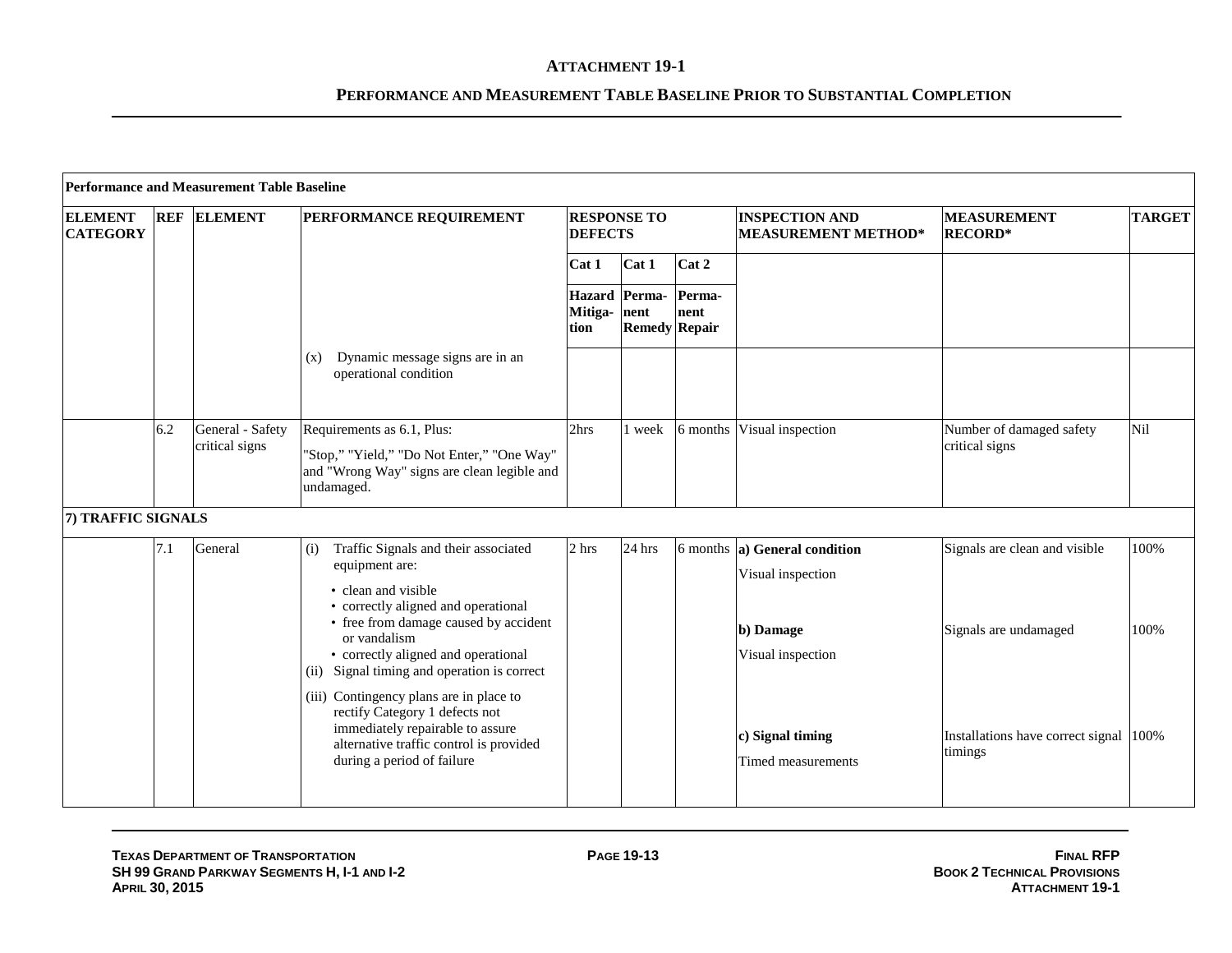| <b>ELEMENT</b><br><b>CATEGORY</b> | <b>REF</b> | <b>ELEMENT</b>                                  | PERFORMANCE REQUIREMENT                                                                                                                              | <b>RESPONSE TO</b><br><b>DEFECTS</b>                                                      |         |          | <b>INSPECTION AND</b><br><b>MEASUREMENT METHOD*</b>        | <b>MEASUREMENT</b><br><b>RECORD*</b>                                                                 | <b>TARGET</b> |
|-----------------------------------|------------|-------------------------------------------------|------------------------------------------------------------------------------------------------------------------------------------------------------|-------------------------------------------------------------------------------------------|---------|----------|------------------------------------------------------------|------------------------------------------------------------------------------------------------------|---------------|
|                                   |            |                                                 |                                                                                                                                                      | Cat 1                                                                                     | Cat 1   | Cat 2    |                                                            |                                                                                                      |               |
|                                   |            |                                                 |                                                                                                                                                      | Perma-<br><b>Hazard</b> Perma-<br>Mitiga-<br>nent<br>nent<br><b>Remedy Repair</b><br>tion |         |          |                                                            |                                                                                                      |               |
|                                   |            |                                                 |                                                                                                                                                      |                                                                                           |         |          | d) Contingency plans<br>Records review                     | Full contingency plans are in<br>place                                                               | 100%          |
|                                   | 7.2        | Soundness                                       | Traffic signals are structurally and<br>electrically sound                                                                                           | 24 hrs                                                                                    | 28 days |          | 6 months a) Structural soundness<br>Visual inspection      | Inspection records showing<br>safe installation and<br>maintenance                                   | 100%          |
|                                   |            |                                                 |                                                                                                                                                      |                                                                                           |         |          | b) Electrical soundness<br>Testing to meet NEC regulations |                                                                                                      | 100%          |
|                                   | 7.3        | Identification<br>marking                       | Signals have identification markers and the<br>telephone number for reporting faults are<br>correctly located, clearly visible, clean and<br>legible | N/A                                                                                       | 28 days | 6 months | Visual inspection                                          | Inspection records showing<br>identification markers and<br>other information are easily<br>readable | 100%          |
|                                   | 7.4        | Pedestrian<br>Elements and<br>vehicle detectors | All pedestrian Elements and vehicle detectors 24 hrs<br>are correctly positioned and fully functional<br>at all times                                |                                                                                           | 28 days | 6 months | Visual Inspection                                          | Inspection records showing<br>compliance                                                             | 100%          |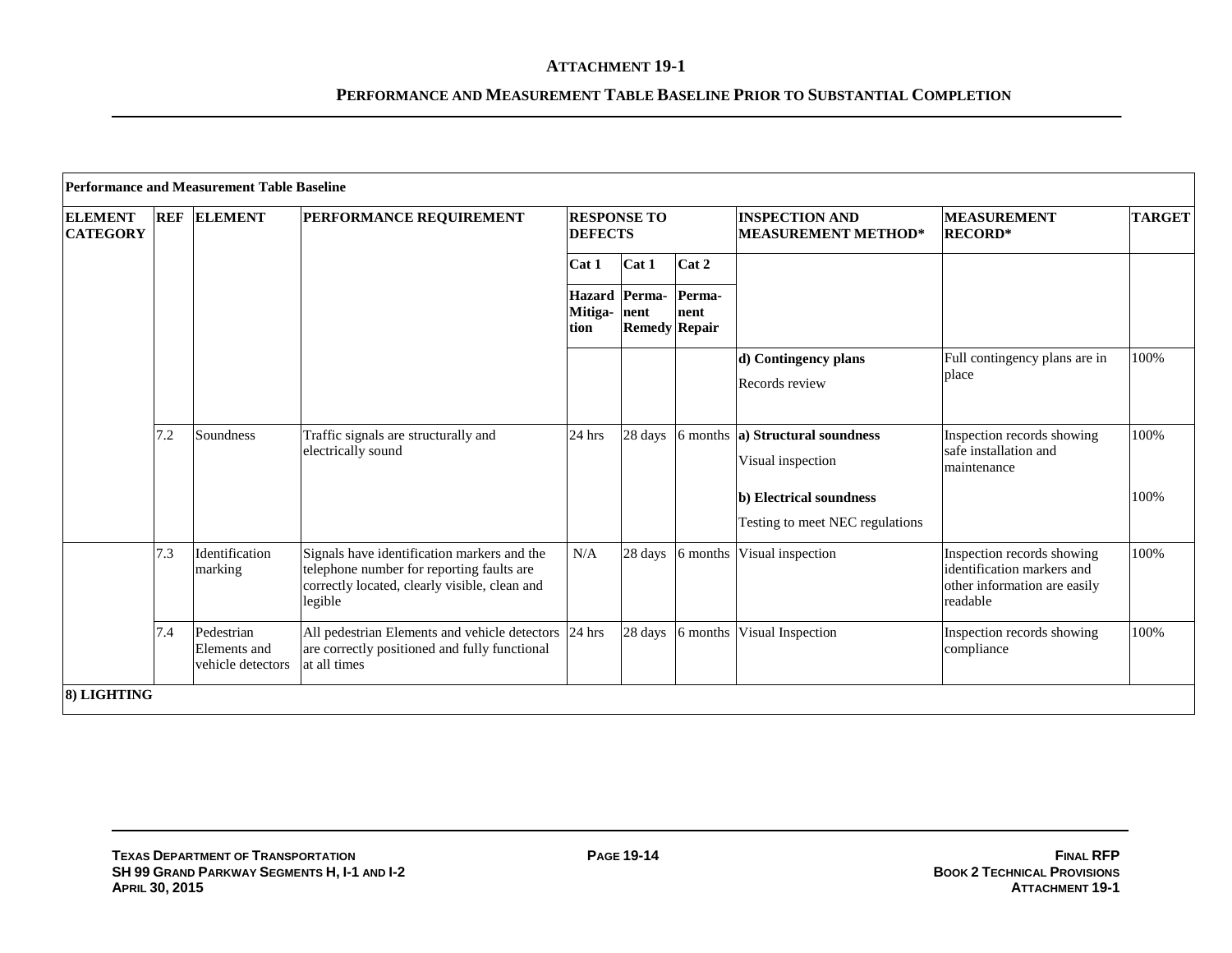|                                   | <b>Performance and Measurement Table Baseline</b> |                                 |                                                                                                                                                                       |                                      |                                               |                |                                                                                    |                                                                                          |               |  |
|-----------------------------------|---------------------------------------------------|---------------------------------|-----------------------------------------------------------------------------------------------------------------------------------------------------------------------|--------------------------------------|-----------------------------------------------|----------------|------------------------------------------------------------------------------------|------------------------------------------------------------------------------------------|---------------|--|
| <b>ELEMENT</b><br><b>CATEGORY</b> | <b>REF</b>                                        | <b>ELEMENT</b>                  | PERFORMANCE REQUIREMENT                                                                                                                                               | <b>RESPONSE TO</b><br><b>DEFECTS</b> |                                               |                | <b>INSPECTION AND</b><br><b>MEASUREMENT METHOD*</b>                                | <b>MEASUREMENT</b><br><b>RECORD*</b>                                                     | <b>TARGET</b> |  |
|                                   |                                                   |                                 |                                                                                                                                                                       | Cat 1                                | Cat 1                                         | Cat 2          |                                                                                    |                                                                                          |               |  |
|                                   |                                                   |                                 |                                                                                                                                                                       | Mitiga-<br>tion                      | Hazard Perma-<br>nent<br><b>Remedy Repair</b> | Perma-<br>nent |                                                                                    |                                                                                          |               |  |
|                                   | 8.1                                               | Roadway lighting (i)<br>General | All lighting is free from defects and<br>provides acceptable uniform lighting<br>quality<br>(ii) Lanterns are clean and correctly<br>positioned                       | 24 hrs                               | 28 days                                       |                | 6 months a) Mainlane lights operable<br>Night time inspection or<br>automated logs | Number of sections with less<br>than 90% of lights functioning<br>correctly at all times | Nil           |  |
|                                   |                                                   |                                 | (iii) Lighting units are free from accidental<br>damage or vandalism<br>(iv) Columns are upright, correctly founded,<br>visually acceptable and structurally<br>sound |                                      |                                               |                | b) Mainlane lights out of action<br>Night time inspection or<br>automated logs     | Instances of more than two<br>consecutive lights out of action                           | Nil           |  |
|                                   | 8.2                                               | Sign lighting                   | Sign lighting is fully operational                                                                                                                                    | $24$ hrs                             | 28 days                                       |                | 6 months Night time inspection or<br>automated logs                                | Instances of more than one<br>bulb per sign not working                                  | <b>Nil</b>    |  |
|                                   | 8.3                                               | <b>Electrical</b> supply        | Electricity supply, feeder pillars, cabinets,<br>switches and fittings are electrically,<br>mechanically and structurally sound and<br>functioning                    | 24 Hrs                               | 7 Days                                        | 1 Month        | Testing to meet NEC regulations,<br>visual inspection                              | Inspection records showing<br>safe installation and<br>maintenance                       | 100%          |  |
|                                   | 8.4                                               | Access panels                   | All access panels in place at all times.                                                                                                                              | 24 Hrs                               | 7 Days                                        | 1 Month        | Visual inspection                                                                  | Instances of missing access<br>panels                                                    | Nil           |  |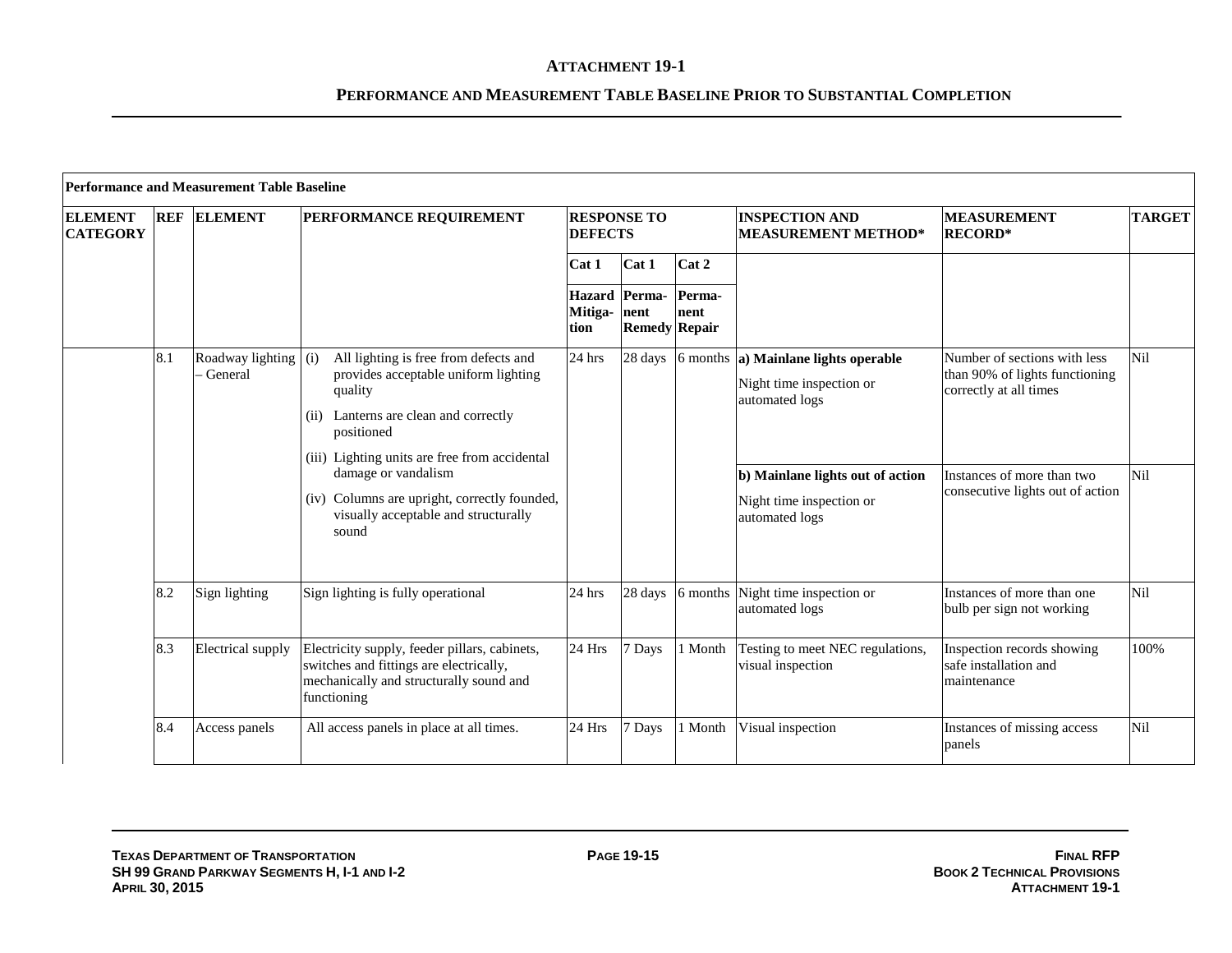|                                   |            | <b>Performance and Measurement Table Baseline</b> |                                                                                                                                                                                                                                                                                                                                                                                                       |                 |                                               |                |                                                                   |                                                                                                         |               |
|-----------------------------------|------------|---------------------------------------------------|-------------------------------------------------------------------------------------------------------------------------------------------------------------------------------------------------------------------------------------------------------------------------------------------------------------------------------------------------------------------------------------------------------|-----------------|-----------------------------------------------|----------------|-------------------------------------------------------------------|---------------------------------------------------------------------------------------------------------|---------------|
| <b>ELEMENT</b><br><b>CATEGORY</b> | <b>REF</b> | <b>ELEMENT</b>                                    | <b>PERFORMANCE REQUIREMENT</b>                                                                                                                                                                                                                                                                                                                                                                        | <b>DEFECTS</b>  | <b>RESPONSE TO</b>                            |                | <b>INSPECTION AND</b><br><b>MEASUREMENT METHOD*</b>               | <b>MEASUREMENT</b><br><b>RECORD*</b>                                                                    | <b>TARGET</b> |
|                                   |            |                                                   |                                                                                                                                                                                                                                                                                                                                                                                                       | Cat 1           | Cat 1                                         | Cat 2          |                                                                   |                                                                                                         |               |
|                                   |            |                                                   |                                                                                                                                                                                                                                                                                                                                                                                                       | Mitiga-<br>tion | Hazard Perma-<br>nent<br><b>Remedy Repair</b> | Perma-<br>nent |                                                                   |                                                                                                         |               |
|                                   | 8.5        | High mast<br>lighting                             | All high mast luminaries functioning on $\vert$ 24 hrs<br>(i)<br>each pole<br>All obstruction lights are present and<br>(i)<br>working (if required)<br>(iii) Compartment door is secure with all<br>bolts in place<br>(iv) All winch and safety equipment is<br>correctly functioning and maintained<br>without rusting or corrosion<br>(for structural requirements refer to Element<br>Category 3) |                 | 48 hrs                                        | 1 Month        | Yearly inspection and night time<br>inspections or automated logs | Instances of two or more lamps Nil<br>not working per high mast pole<br>Identification of other defects | Nil           |
|                                   |            | 9) FENCES, WALLS AND SOUND ABATEMENT              |                                                                                                                                                                                                                                                                                                                                                                                                       |                 |                                               |                |                                                                   |                                                                                                         |               |
|                                   | 9.1        | Design and<br>location                            | Fences and walls act as designed and serve<br>the purpose for which they were intended                                                                                                                                                                                                                                                                                                                | 24 hrs          | 28 days                                       | 6 months       | Visual Inspection                                                 | Inspection records showing<br>compliance                                                                | 100%          |
|                                   | 9.2        | Construction                                      | Integrity and structural condition of the fence 24 hrs<br>is maintained                                                                                                                                                                                                                                                                                                                               |                 | 28 days                                       | 6 months       | Structural assessment if visual<br>inspection warrants            | Inspection records showing<br>compliance                                                                | 100%          |
| 10) ROADSIDE MANAGEMENT           |            |                                                   |                                                                                                                                                                                                                                                                                                                                                                                                       |                 |                                               |                |                                                                   |                                                                                                         |               |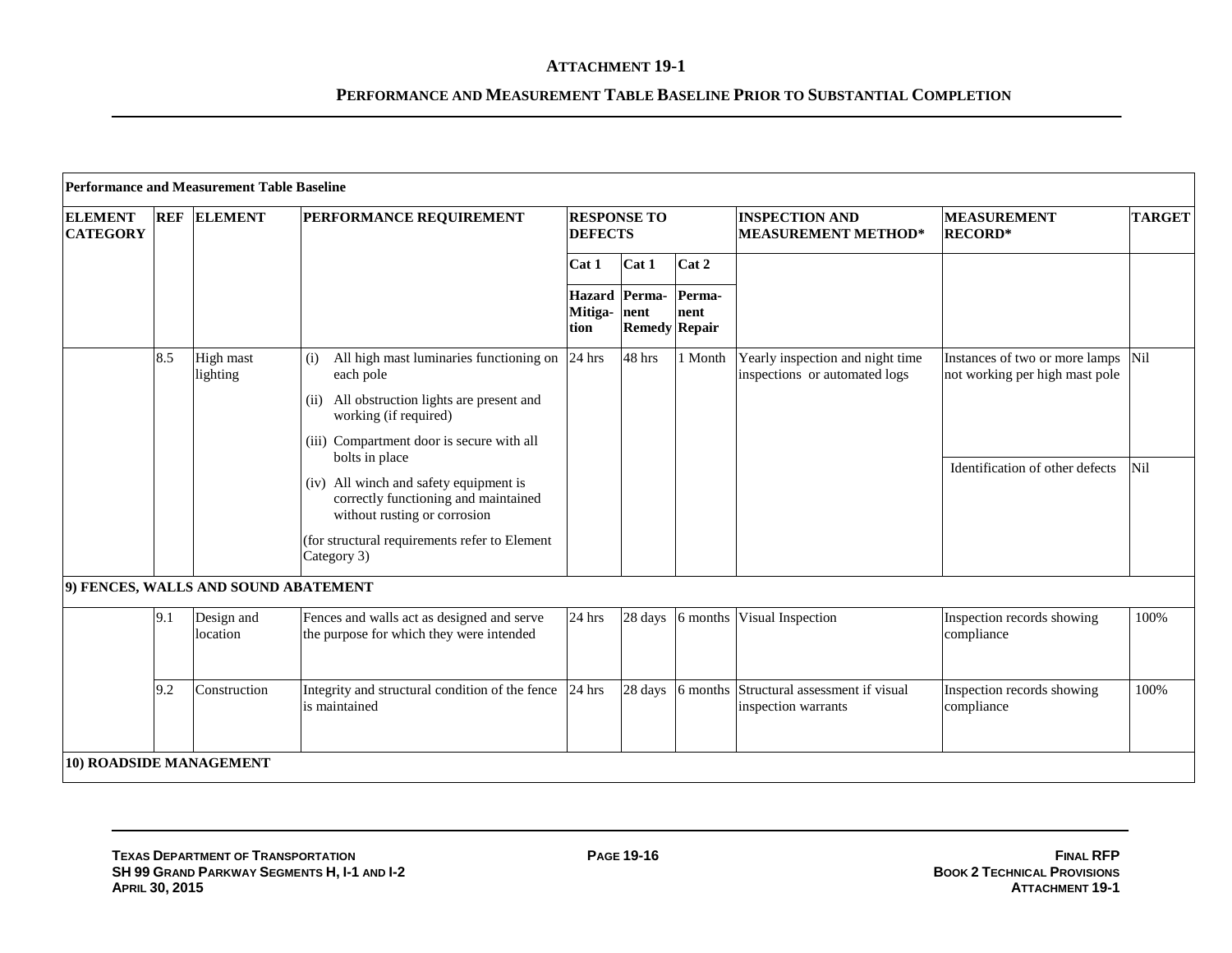| <b>ELEMENT</b><br><b>CATEGORY</b> | <b>REF</b>                                                                                                         | <b>ELEMENT</b>                                               | PERFORMANCE REQUIREMENT                                                                                                                                                                                                                                            | <b>RESPONSE TO</b><br><b>DEFECTS</b> |                                               |                                                                         | <b>INSPECTION AND</b><br><b>MEASUREMENT METHOD*</b>                                                                           | <b>MEASUREMENT</b><br><b>RECORD*</b>                                                                                                                                                                      | <b>TARGET</b> |
|-----------------------------------|--------------------------------------------------------------------------------------------------------------------|--------------------------------------------------------------|--------------------------------------------------------------------------------------------------------------------------------------------------------------------------------------------------------------------------------------------------------------------|--------------------------------------|-----------------------------------------------|-------------------------------------------------------------------------|-------------------------------------------------------------------------------------------------------------------------------|-----------------------------------------------------------------------------------------------------------------------------------------------------------------------------------------------------------|---------------|
|                                   |                                                                                                                    |                                                              |                                                                                                                                                                                                                                                                    | Cat 1                                | Cat 1                                         | Cat 2                                                                   |                                                                                                                               |                                                                                                                                                                                                           |               |
|                                   |                                                                                                                    |                                                              |                                                                                                                                                                                                                                                                    | Mitiga-<br>tion                      | Hazard Perma-<br>nent<br><b>Remedy Repair</b> | Perma-<br>nent                                                          |                                                                                                                               |                                                                                                                                                                                                           |               |
|                                   | 10.1                                                                                                               | Vegetated areas -<br>Except<br>landscaped areas<br>- General | Vegetation is maintained so that:<br>Height of grass and weeds is kept<br>(i)<br>within the limits described for urban<br>and rural areas. Mowing begins before<br>vegetation reaches the maximum<br>height.                                                       | 24 hrs                               | 7 days                                        | 28 days                                                                 | a) Urban areas<br>Physical measurement of height of<br>grass and weeds<br>b) Rural areas<br>Physical measurement of height of | Individual measurement areas<br>to have 95% of height of grass<br>and weeds between 5 in. and<br>$18$ in<br>Individual measurement areas<br>to have 95% of height of grass<br>and weeds between 5 in. and | 100%<br>100%  |
|                                   |                                                                                                                    |                                                              | Spot mowing at intersections, ramps or<br>(ii)<br>other areas maintains visibility of<br>appurtenances and sight distance.<br>(iii) Grass or vegetation does not encroach<br>into or on paved shoulders, mainlanes,<br>sidewalks, islands, riprap, traffic barrier |                                      |                                               |                                                                         | grass and weeds<br>c) Encroachment<br>Visual inspection of instances of<br>encroachment of vegetation                         | 30 in<br>Occurrences of vegetation<br>encroachment in each auditable<br>section                                                                                                                           | Nil           |
|                                   |                                                                                                                    |                                                              | or curbs.<br>(iv) A herbicide program is undertaken in<br>accordance with the TxDOT Herbicide<br>Manual to control noxious weeds and to                                                                                                                            |                                      |                                               |                                                                         | d) Wildflowers<br>Visual Inspection with audit of<br>process.                                                                 | Adherence to vegetation<br>management manuals                                                                                                                                                             | 100%          |
|                                   | eliminate grass in pavement or concrete.<br>A full width mowing cycle is completed<br>(v)<br>after the first frost |                                                              |                                                                                                                                                                                                                                                                    |                                      | e) Sight lines<br>Visual inspection           | Instances of impairment of<br>sight lines or sight distance to<br>signs | Nil                                                                                                                           |                                                                                                                                                                                                           |               |
|                                   |                                                                                                                    |                                                              | (vi) Wildflowers are preserved utilizing the<br>guidelines in the mowing specifications<br>and TXDOT Roadside Vegetation<br>Manual.                                                                                                                                |                                      |                                               |                                                                         |                                                                                                                               |                                                                                                                                                                                                           |               |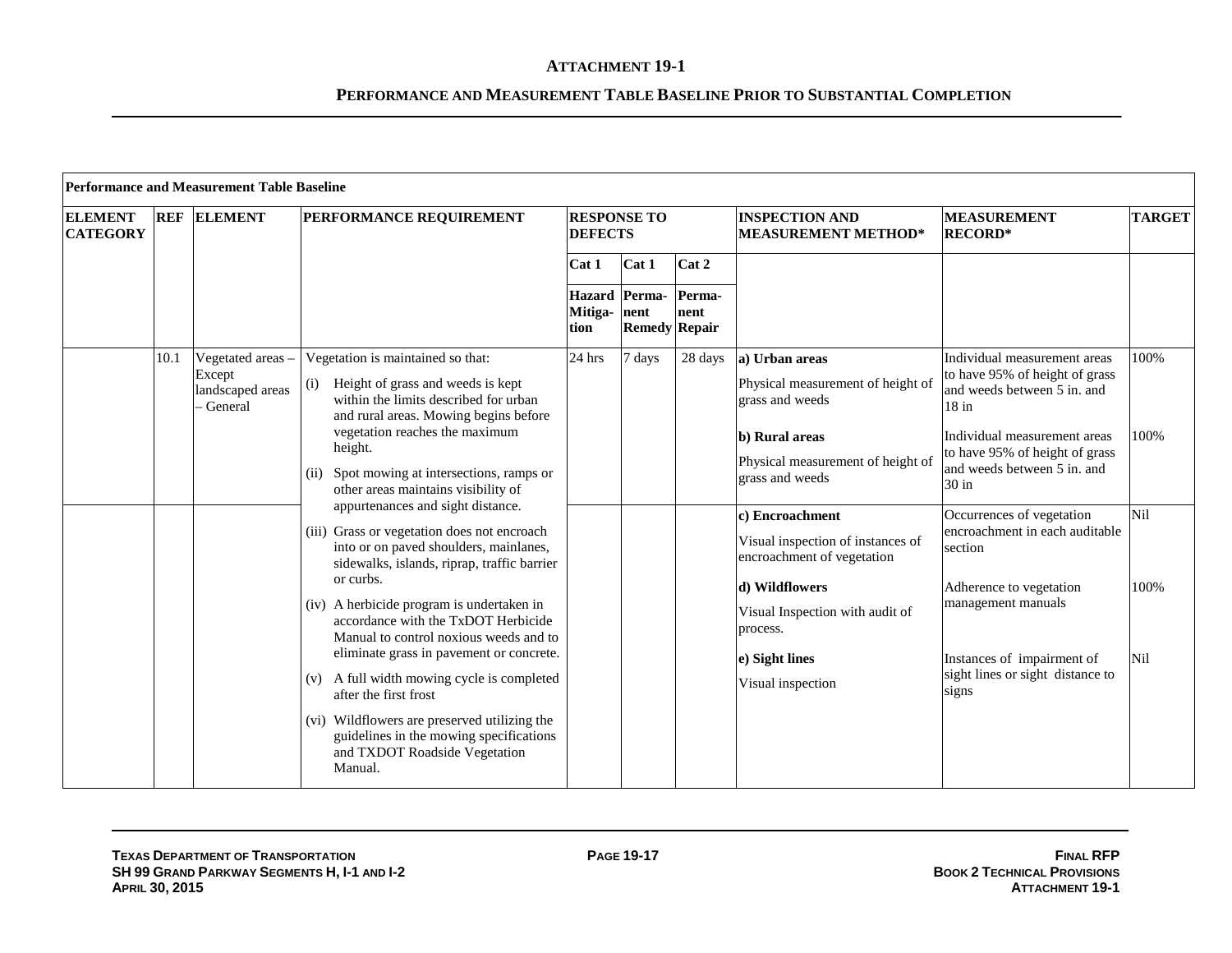|                                   | <b>Performance and Measurement Table Baseline</b> |                        |                                                                                                                                                                                                                                       |                                      |                                        |                |                                                     |                                                             |               |  |  |  |
|-----------------------------------|---------------------------------------------------|------------------------|---------------------------------------------------------------------------------------------------------------------------------------------------------------------------------------------------------------------------------------|--------------------------------------|----------------------------------------|----------------|-----------------------------------------------------|-------------------------------------------------------------|---------------|--|--|--|
| <b>ELEMENT</b><br><b>CATEGORY</b> | <b>REF</b>                                        | <b>ELEMENT</b>         | PERFORMANCE REQUIREMENT                                                                                                                                                                                                               | <b>RESPONSE TO</b><br><b>DEFECTS</b> |                                        |                | <b>INSPECTION AND</b><br><b>MEASUREMENT METHOD*</b> | <b>MEASUREMENT</b><br><b>RECORD*</b>                        | <b>TARGET</b> |  |  |  |
|                                   |                                                   |                        |                                                                                                                                                                                                                                       | Cat 1                                | Cat 1                                  | Cat 2          |                                                     |                                                             |               |  |  |  |
|                                   |                                                   |                        |                                                                                                                                                                                                                                       | <b>Hazard</b><br>Mitiga-<br>tion     | Perma-<br>nent<br><b>Remedy Repair</b> | Perma-<br>nent |                                                     |                                                             |               |  |  |  |
|                                   | 10.2                                              | Landscaped areas $(i)$ | All landscaped areas are maintained to<br>their originally constructed condition.<br>Landscaped areas are as designated in<br>the plans.                                                                                              | 24 hrs                               | 7 days                                 | 28 days        | Visual inspection                                   | Inspection records showing<br>compliance                    | 100%          |  |  |  |
|                                   |                                                   |                        | Mowing, litter pickup, irrigation system<br>(ii)<br>maintenance and operation, plant<br>maintenance, pruning, insect, disease<br>and pest control, fertilization, mulching,<br>bed maintenance, watering is<br>undertaken as per MMP. |                                      |                                        |                |                                                     |                                                             |               |  |  |  |
|                                   |                                                   |                        | (iii) The height of grass and weeds is kept<br>between 2" and 8". Mowing begins<br>before vegetation reaches 8 in                                                                                                                     |                                      |                                        |                |                                                     |                                                             |               |  |  |  |
|                                   |                                                   |                        | (iv) Damaged or dead vegetation is<br>replaced.                                                                                                                                                                                       |                                      |                                        |                |                                                     |                                                             |               |  |  |  |
|                                   | 10.3                                              | Fire hazards           | Fire hazards are controlled                                                                                                                                                                                                           | 24 hrs                               | 7 days                                 | 28 days        | Visual inspection                                   | Instances of dry brush or<br>vegetation forming fire hazard | Nil           |  |  |  |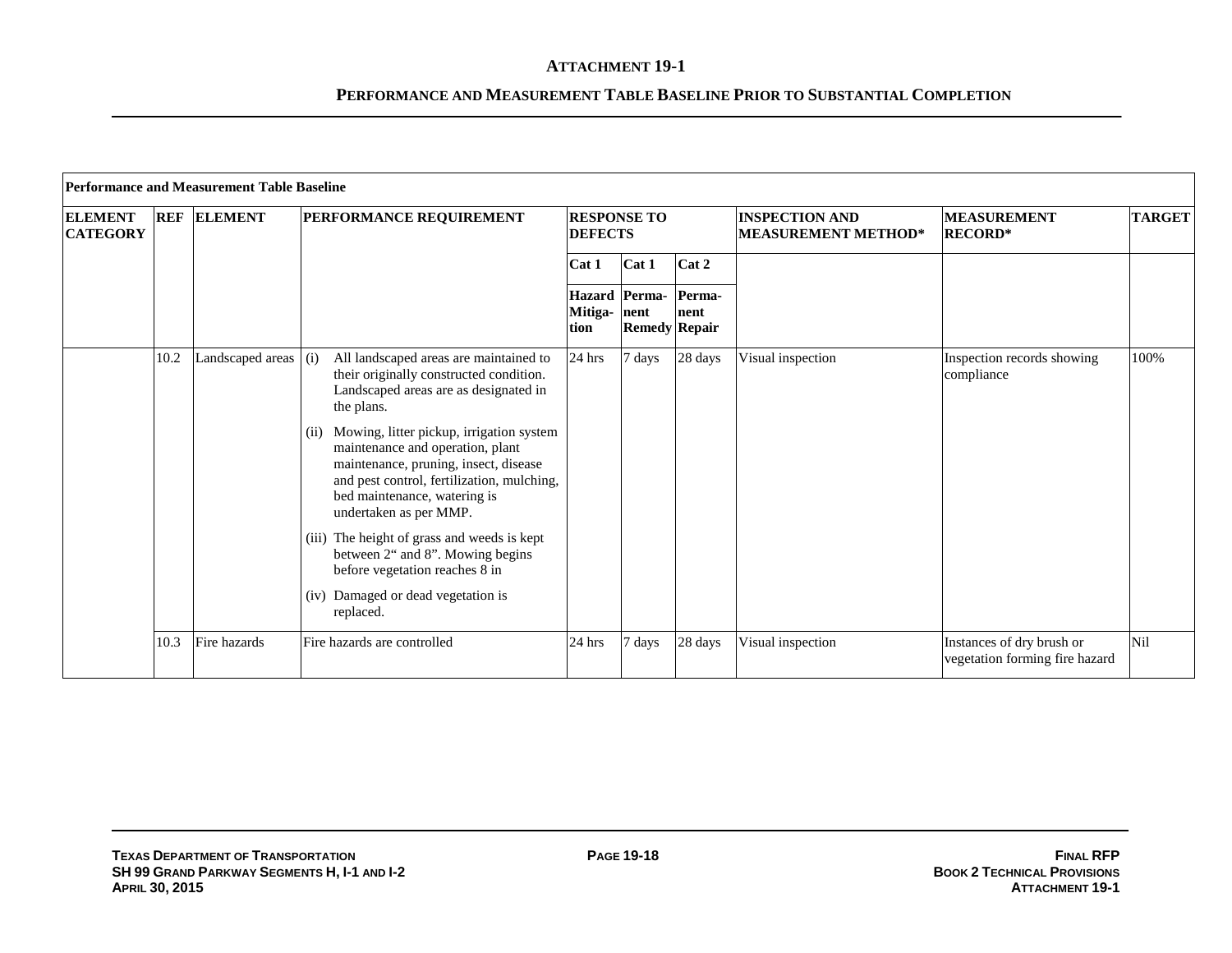| <b>Performance and Measurement Table Baseline</b><br><b>RESPONSE TO</b><br><b>INSPECTION AND</b><br><b>ELEMENT</b><br><b>MEASUREMENT</b><br><b>ELEMENT</b><br><b>REF</b><br><b>PERFORMANCE REQUIREMENT</b> |      |                                            |                                                                                                                                                                |                      |                                              |                |                                                    |                                             |               |
|------------------------------------------------------------------------------------------------------------------------------------------------------------------------------------------------------------|------|--------------------------------------------|----------------------------------------------------------------------------------------------------------------------------------------------------------------|----------------------|----------------------------------------------|----------------|----------------------------------------------------|---------------------------------------------|---------------|
| <b>CATEGORY</b>                                                                                                                                                                                            |      |                                            |                                                                                                                                                                | <b>DEFECTS</b>       |                                              |                | <b>MEASUREMENT METHOD*</b>                         | <b>RECORD*</b>                              | <b>TARGET</b> |
|                                                                                                                                                                                                            |      |                                            |                                                                                                                                                                | Cat 1                | Cat 1                                        | Cat 2          |                                                    |                                             |               |
|                                                                                                                                                                                                            |      |                                            |                                                                                                                                                                | Mitiga- nent<br>tion | <b>Hazard</b> Perma-<br><b>Remedy Repair</b> | Perma-<br>nent |                                                    |                                             |               |
|                                                                                                                                                                                                            | 10.4 | Trees, brush and<br>ornamentals            | (i)<br>Trees, brush and ornamentals on the<br>right of way, except in established no<br>mow areas, are trimmed in accordance<br>with TxDOT standards.          | 24 hrs               | 7 days                                       | 28 days        | Visual inspection                                  | Inspection records showing<br>compliance    | 100%          |
|                                                                                                                                                                                                            |      |                                            | Trees, brush and ornamentals are<br>(11)<br>trimmed to insure they do not interfere<br>with vehicles or sight distance, or<br>inhibit the visibility of signs. |                      |                                              |                |                                                    |                                             |               |
|                                                                                                                                                                                                            |      |                                            | (iii) Dead trees, brush, ornamentals and<br>branches are removed. Potentially<br>dangerous trees or limbs are removed.                                         |                      |                                              |                |                                                    |                                             |               |
|                                                                                                                                                                                                            |      |                                            | (iv) All undesirable trees and vegetation are<br>removed. Diseased trees or limbs are<br>treated or removed by licensed<br>contractors.                        |                      |                                              |                |                                                    |                                             |               |
|                                                                                                                                                                                                            | 10.5 | Wetlands                                   | Wetlands are managed in accordance with<br>the permit requirements                                                                                             | 24 hrs               | 7 days                                       | 28 days        | Visual inspection, assessment of<br>permit issuers | Instances of permit<br>requirements not met | Nil           |
|                                                                                                                                                                                                            |      | 11) REST AREAS AND PICNIC AREAS (Not Used) |                                                                                                                                                                |                      |                                              |                |                                                    |                                             |               |
|                                                                                                                                                                                                            |      |                                            | 12) EARTHWORKS, EMBANKMENTS AND CUTTINGS                                                                                                                       |                      |                                              |                |                                                    |                                             |               |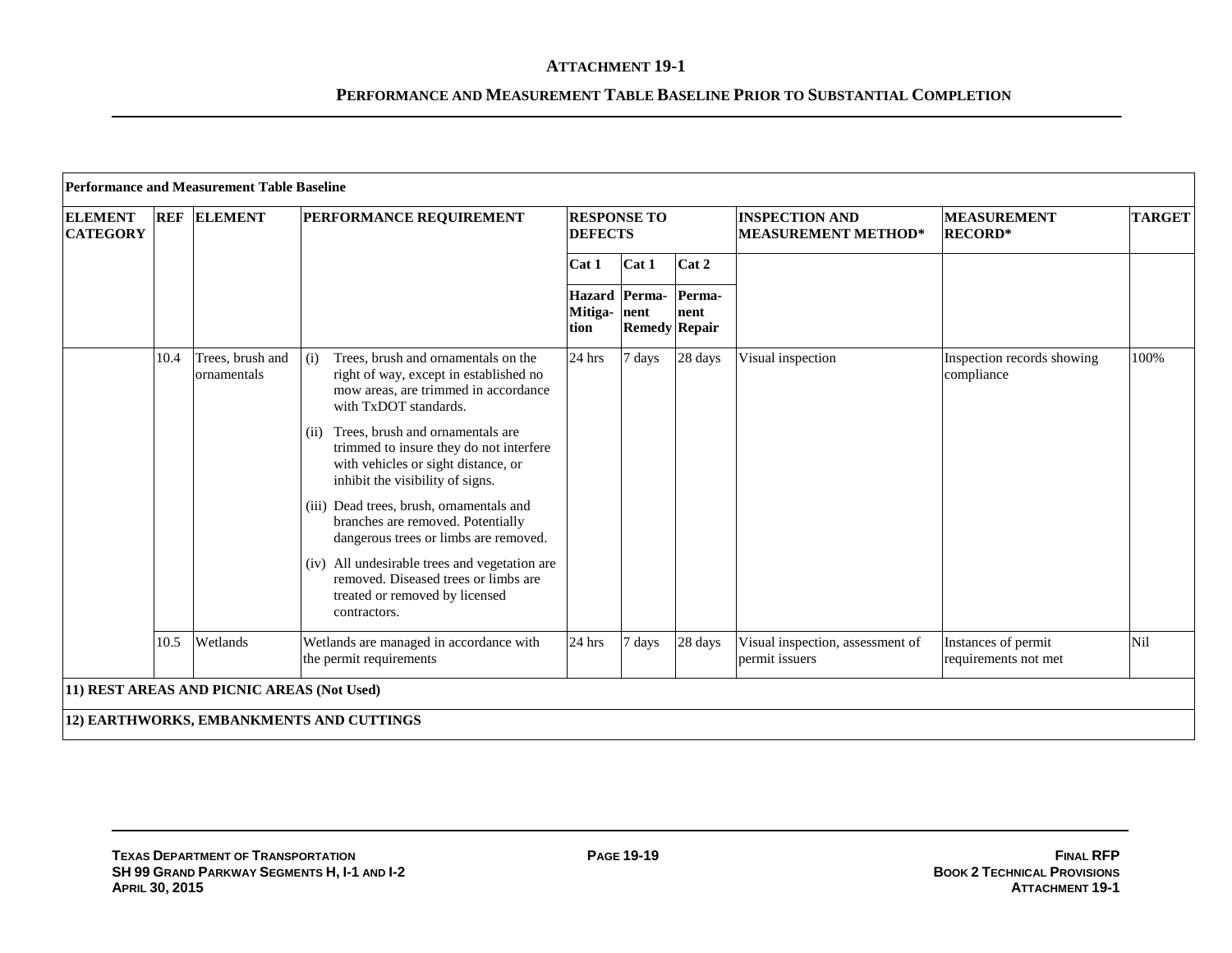|                                   | Performance and Measurement Table Baseline |                  |                                                                                                                                                                                                                                                                                           |                                      |                              |                  |                                                                                                       |                                          |               |  |  |
|-----------------------------------|--------------------------------------------|------------------|-------------------------------------------------------------------------------------------------------------------------------------------------------------------------------------------------------------------------------------------------------------------------------------------|--------------------------------------|------------------------------|------------------|-------------------------------------------------------------------------------------------------------|------------------------------------------|---------------|--|--|
| <b>ELEMENT</b><br><b>CATEGORY</b> | <b>REF</b>                                 | <b>ELEMENT</b>   | <b>PERFORMANCE REQUIREMENT</b>                                                                                                                                                                                                                                                            | <b>RESPONSE TO</b><br><b>DEFECTS</b> |                              |                  | <b>INSPECTION AND</b><br><b>MEASUREMENT METHOD*</b>                                                   | <b>MEASUREMENT</b><br><b>RECORD*</b>     | <b>TARGET</b> |  |  |
|                                   |                                            |                  |                                                                                                                                                                                                                                                                                           | Cat 1                                | Cat 1                        | Cat 2            |                                                                                                       |                                          |               |  |  |
|                                   |                                            |                  |                                                                                                                                                                                                                                                                                           | Hazard Perma-<br>Mitiga-<br>tion     | nent<br><b>Remedy Repair</b> | Perma-<br>Inent  |                                                                                                       |                                          |               |  |  |
|                                   | 12.1                                       | Slope failure    | All structural or natural failures of the<br>embankment and cut slopes of the Facility<br>are repaired                                                                                                                                                                                    | 24 hrs                               |                              | 28 days 6 months | Visual inspection by geotechnical<br>specialist and further tests as<br>recommended by the specialist | Recorded instances of slope<br>failure   | Nil           |  |  |
|                                   | 12.2                                       | Slopes - General | Slopes are maintained in general<br>conformance to the original graded cross-<br>sections, the replacement of landscaping<br>materials, reseeding and re-vegetation for<br>erosion control purposes and removal and<br>disposal of all eroded materials from the<br>roadway and shoulders | 24 hrs                               |                              | 28 days 6 months |                                                                                                       | Inspection records showing<br>compliance | 100%          |  |  |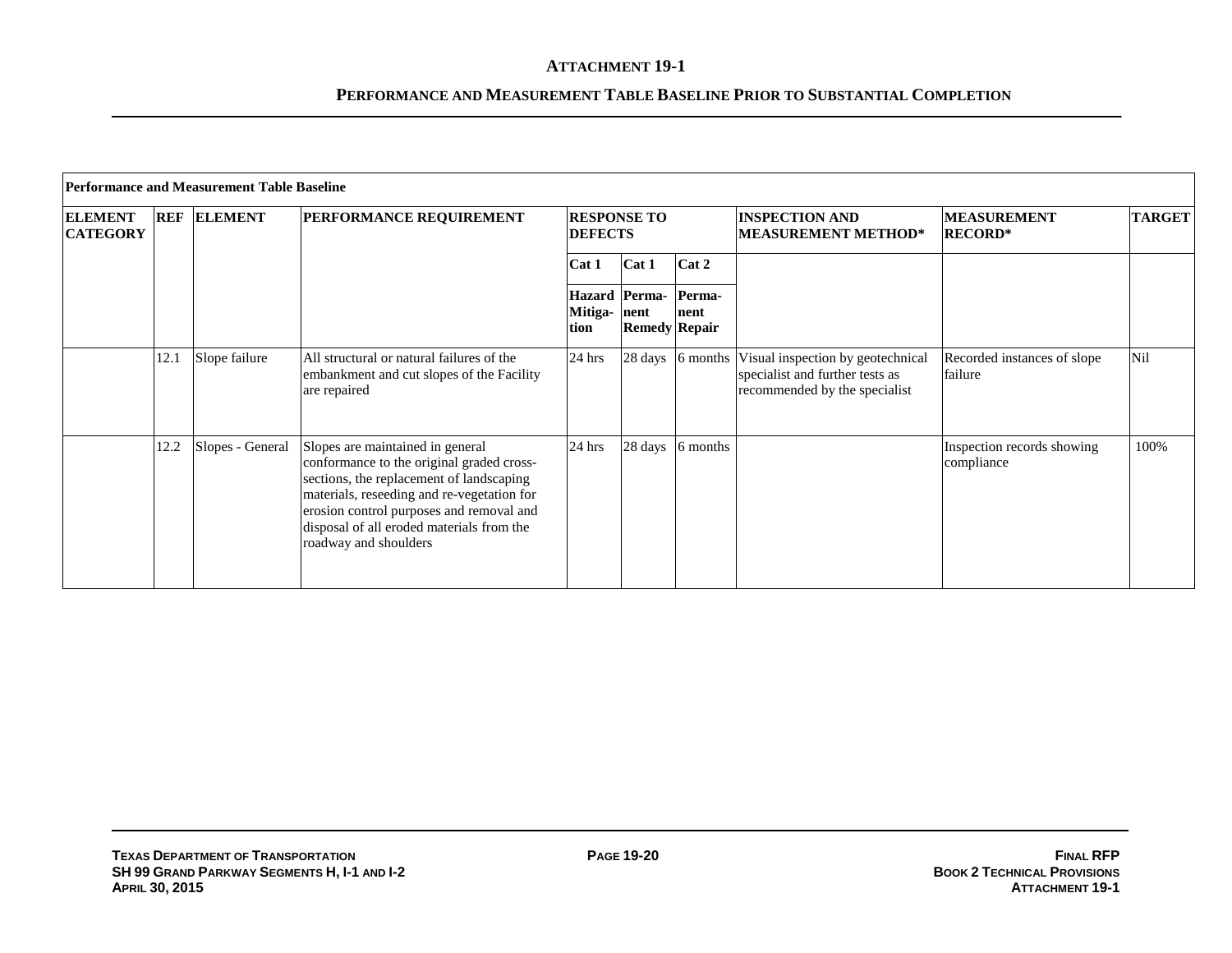|                                   | <b>Performance and Measurement Table Baseline</b> |                |                                                                                                                                                                                                                                                                                                                                                                                               |                     |                                              |                |                                                     |                                          |               |  |  |  |
|-----------------------------------|---------------------------------------------------|----------------|-----------------------------------------------------------------------------------------------------------------------------------------------------------------------------------------------------------------------------------------------------------------------------------------------------------------------------------------------------------------------------------------------|---------------------|----------------------------------------------|----------------|-----------------------------------------------------|------------------------------------------|---------------|--|--|--|
| <b>ELEMENT</b><br><b>CATEGORY</b> | <b>REF</b>                                        | <b>ELEMENT</b> | <b>PERFORMANCE REQUIREMENT</b>                                                                                                                                                                                                                                                                                                                                                                | <b>DEFECTS</b>      | <b>RESPONSE TO</b>                           |                | <b>INSPECTION AND</b><br><b>MEASUREMENT METHOD*</b> | <b>MEASUREMENT</b><br><b>RECORD*</b>     | <b>TARGET</b> |  |  |  |
|                                   |                                                   |                |                                                                                                                                                                                                                                                                                                                                                                                               | Cat 1               | Cat 1                                        | Cat 2          |                                                     |                                          |               |  |  |  |
|                                   |                                                   |                |                                                                                                                                                                                                                                                                                                                                                                                               | Mitiga-nent<br>tion | <b>Hazard</b> Perma-<br><b>Remedy Repair</b> | Perma-<br>nent |                                                     |                                          |               |  |  |  |
| <b>13) ITS EQUIPMENT</b>          |                                                   |                |                                                                                                                                                                                                                                                                                                                                                                                               |                     |                                              |                |                                                     |                                          |               |  |  |  |
|                                   | 13.1                                              | sign equipment | Dynamic message Dynamic message signs are free from faults<br>such as:<br>Any signal displaying an message<br>(i)<br>which is deemed to be a safety hazard<br>Failure of system to clear sign settings<br>(ii)<br>when appropriate.<br>(iii) 2 or more contiguous sign failures that<br>prevent control office setting strategic<br>diversions<br>(iv) Signs displaying an incorrect message. | 2 hrs               | 24 hrs                                       | 14 days        | Defect measurement dependent on<br>equipment        | Inspection records showing<br>compliance | 100%          |  |  |  |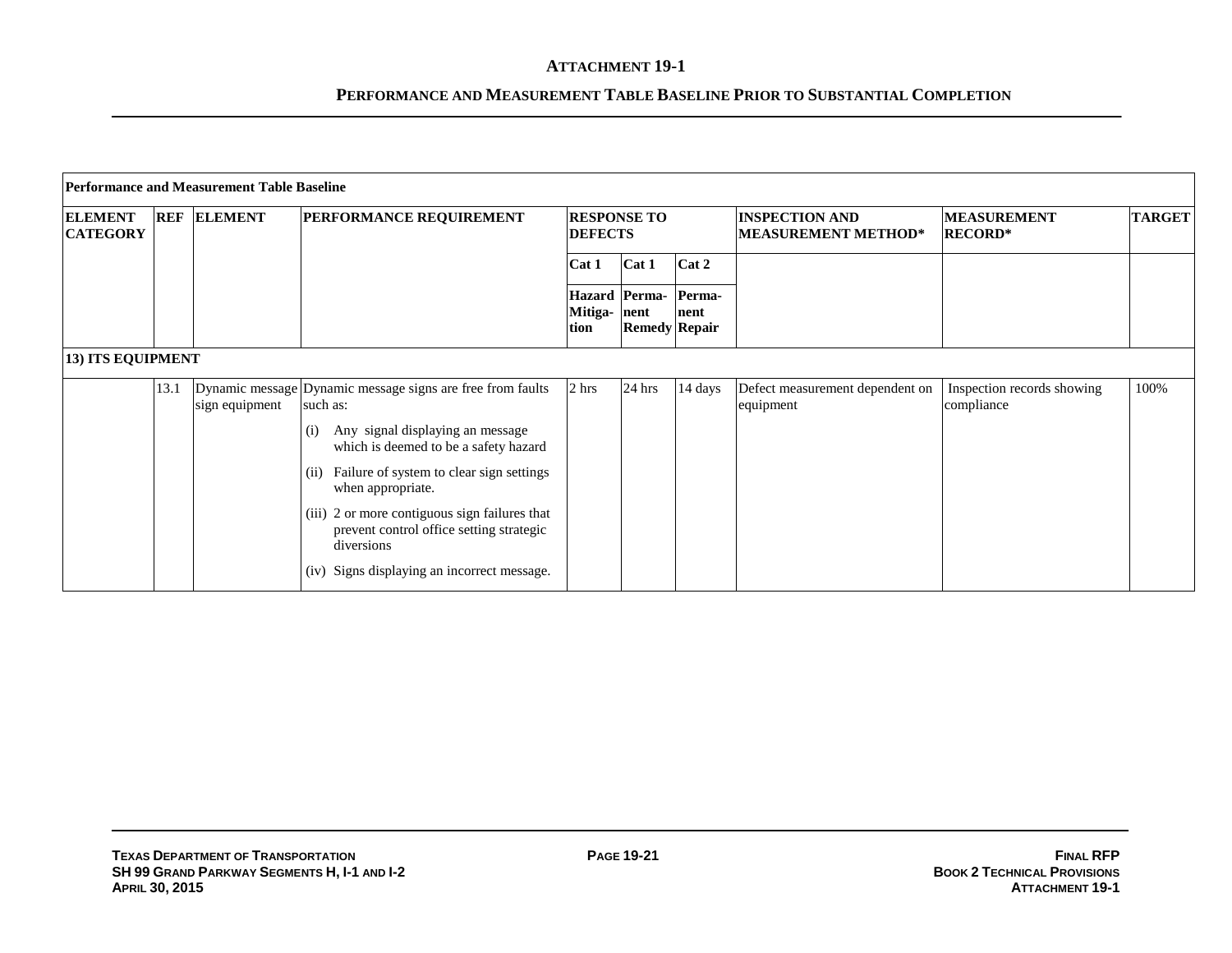|                                   | <b>Performance and Measurement Table Baseline</b> |                                |                                                                                                                            |                                      |                                              |                |                                                                         |                                          |               |  |  |
|-----------------------------------|---------------------------------------------------|--------------------------------|----------------------------------------------------------------------------------------------------------------------------|--------------------------------------|----------------------------------------------|----------------|-------------------------------------------------------------------------|------------------------------------------|---------------|--|--|
| <b>ELEMENT</b><br><b>CATEGORY</b> |                                                   | <b>REF ELEMENT</b>             | PERFORMANCE REQUIREMENT                                                                                                    | <b>RESPONSE TO</b><br><b>DEFECTS</b> |                                              |                | <b>INSPECTION AND</b><br><b>MEASUREMENT METHOD*</b>                     | <b>MEASUREMENT</b><br><b>RECORD*</b>     | <b>TARGET</b> |  |  |
|                                   |                                                   |                                |                                                                                                                            | Cat 1                                | Cat 1                                        | Cat 2          |                                                                         |                                          |               |  |  |
|                                   |                                                   |                                |                                                                                                                            | Mitiga- nent<br>tion                 | <b>Hazard</b> Perma-<br><b>Remedy Repair</b> | Perma-<br>nent |                                                                         |                                          |               |  |  |
|                                   | 13.2                                              | CCTV equipment                 | CCTV Systems are free from faults that limit<br>the availability of the operators to monitor<br>the area network, such as: | 2 hrs                                | 24 hrs                                       | 14 days        | Defect measurement dependent on<br>equipment                            | Inspection records showing<br>compliance | 100%          |  |  |
|                                   |                                                   |                                | Failure of CCTV Systems to provide<br>(i)<br>control offices with access and control<br>of CCTV images                     |                                      |                                              |                |                                                                         |                                          |               |  |  |
|                                   |                                                   |                                | Failure of a CCTV camera or its video<br>(ii)<br>transmission system.                                                      |                                      |                                              |                |                                                                         |                                          |               |  |  |
|                                   |                                                   |                                | (iii) Failure of a pan / tilt unit or its control<br>system.                                                               |                                      |                                              |                |                                                                         |                                          |               |  |  |
|                                   |                                                   |                                | (iv) Moisture ingress onto CCTV camera<br>lens                                                                             |                                      |                                              |                |                                                                         |                                          |               |  |  |
|                                   |                                                   |                                | (v) Faults that result in significant<br>degradation of CCTV images                                                        |                                      |                                              |                |                                                                         |                                          |               |  |  |
|                                   | 13.3                                              | Vehicle detection<br>equipment | All equipment free of defects and operational<br>problems such as;                                                         | 2 hrs                                | 24 hrs                                       | month          | Defect measurement dependent on Inspection records showing<br>equipment | compliance                               | 100%          |  |  |
|                                   |                                                   |                                | Inoperable loops.<br>(i)                                                                                                   |                                      |                                              |                | Traffic detector loops:                                                 |                                          |               |  |  |
|                                   |                                                   |                                | Malfunctioning camera controllers.<br>(ii)                                                                                 |                                      |                                              |                | Loop circuit's inductance to be $>$<br>50 and $<$ 1,000 micro henries.  | Instances of loops out of<br>compliance  | Nil           |  |  |
|                                   |                                                   |                                |                                                                                                                            |                                      |                                              |                | Insulation resistance to be $> 50$<br>meg ohms.                         |                                          |               |  |  |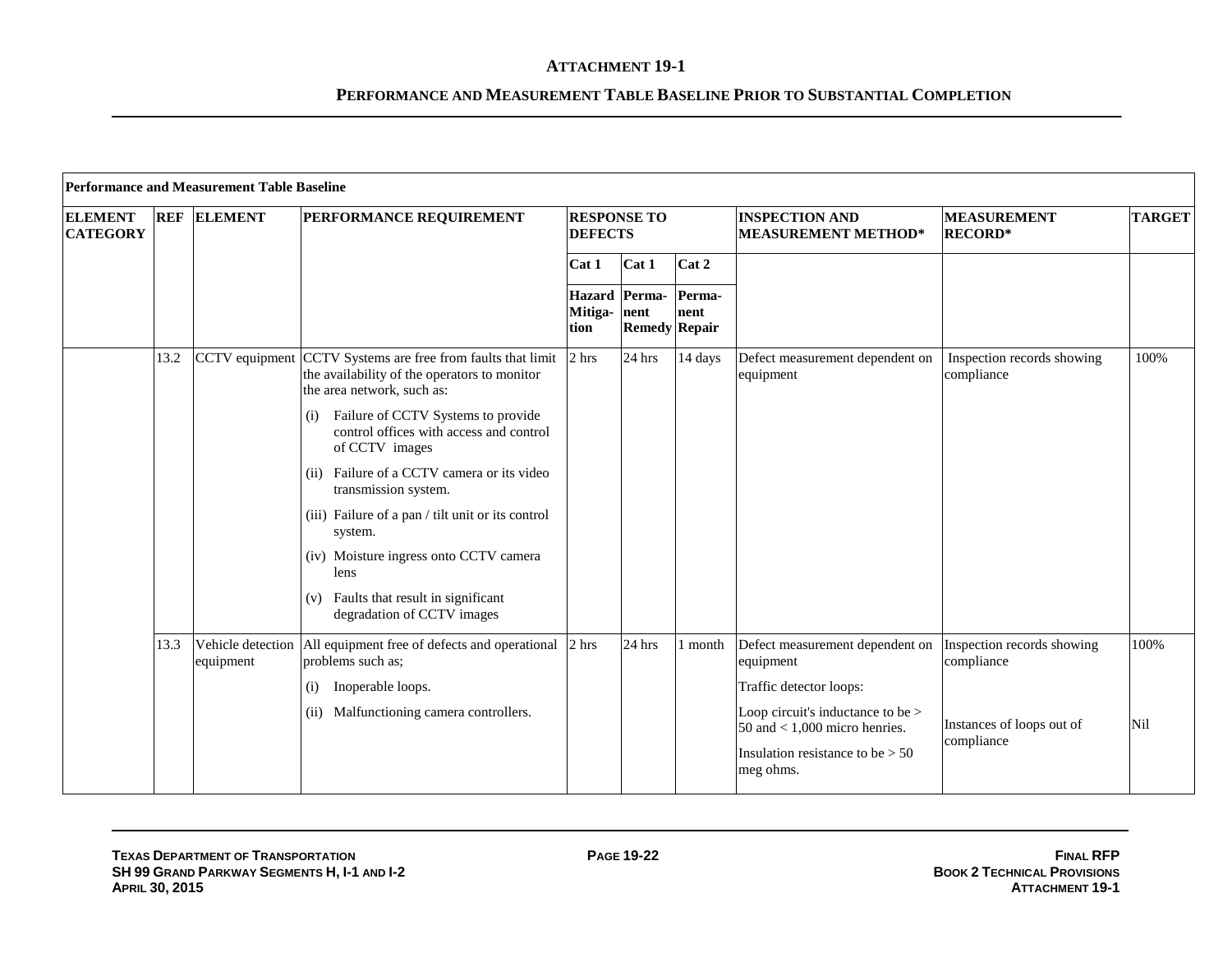|                                   |      | <b>Performance and Measurement Table Baseline</b> |                                                                                                                                       |                 |                                                      |                |                                                                                                                                                        |                                                  |               |
|-----------------------------------|------|---------------------------------------------------|---------------------------------------------------------------------------------------------------------------------------------------|-----------------|------------------------------------------------------|----------------|--------------------------------------------------------------------------------------------------------------------------------------------------------|--------------------------------------------------|---------------|
| <b>ELEMENT</b><br><b>CATEGORY</b> |      | <b>REF ELEMENT</b>                                | PERFORMANCE REQUIREMENT                                                                                                               | <b>DEFECTS</b>  | <b>RESPONSE TO</b>                                   |                | <b>INSPECTION AND</b><br><b>MEASUREMENT METHOD*</b>                                                                                                    | <b>MEASUREMENT</b><br><b>RECORD*</b>             | <b>TARGET</b> |
|                                   |      |                                                   |                                                                                                                                       | Cat 1           | Cat 1                                                | Cat 2          |                                                                                                                                                        |                                                  |               |
|                                   |      |                                                   |                                                                                                                                       | Mitiga-<br>tion | <b>Hazard</b> Perma-<br>nent<br><b>Remedy Repair</b> | Perma-<br>nent |                                                                                                                                                        |                                                  |               |
|                                   |      | 14) TOLLING Facilities and Buildings (Not Used)   |                                                                                                                                       |                 |                                                      |                |                                                                                                                                                        |                                                  |               |
| 15) AMENITY                       |      |                                                   |                                                                                                                                       |                 |                                                      |                |                                                                                                                                                        |                                                  |               |
|                                   | 15.1 | Graffiti                                          | Graffiti is removed in a manner and using<br>materials that restore the surface to a like<br>appearance similar to adjoining surfaces | 24 hrs          | 28 days                                              | 6 months       | All graffiti is considered a<br>Category 1 defect                                                                                                      | Inspection records showing<br>compliance         | 100%          |
|                                   | 15.2 | Animals                                           | All dead or injured animals are removed from 2 hrs<br>the ROW                                                                         |                 | N/A                                                  | N/A            | Visual inspection                                                                                                                                      | No dead or injured animals are<br>present on ROW | 100%          |
|                                   | 15.3 | Abandoned<br>vehicles and<br>equipment            | All abandoned vehicles and equipment are<br>removed from the ROW.                                                                     | 1 <sub>hr</sub> | 24 hrs                                               | N/A            | Visual inspection                                                                                                                                      | No abandoned vehicles or<br>equipment present    | 100%          |
| <b>16) SNOW AND ICE CONTROL</b>   |      |                                                   |                                                                                                                                       |                 |                                                      |                |                                                                                                                                                        |                                                  |               |
|                                   | 16.1 | <b>Travel lanes</b>                               | Maintain travel way free from snow and ice                                                                                            | 2hrs            | N/A                                                  | N/A            | Maximum 1hr response time to<br>complete manning and loading of<br>spreading vehicles<br>Maximum 2hrs from departure<br>from loading point to complete | Inspection records showing<br>compliance         | 100%          |
|                                   |      |                                                   |                                                                                                                                       |                 |                                                      |                | treatment and return to loading<br>point<br>Maximum 1hr response time for                                                                              |                                                  |               |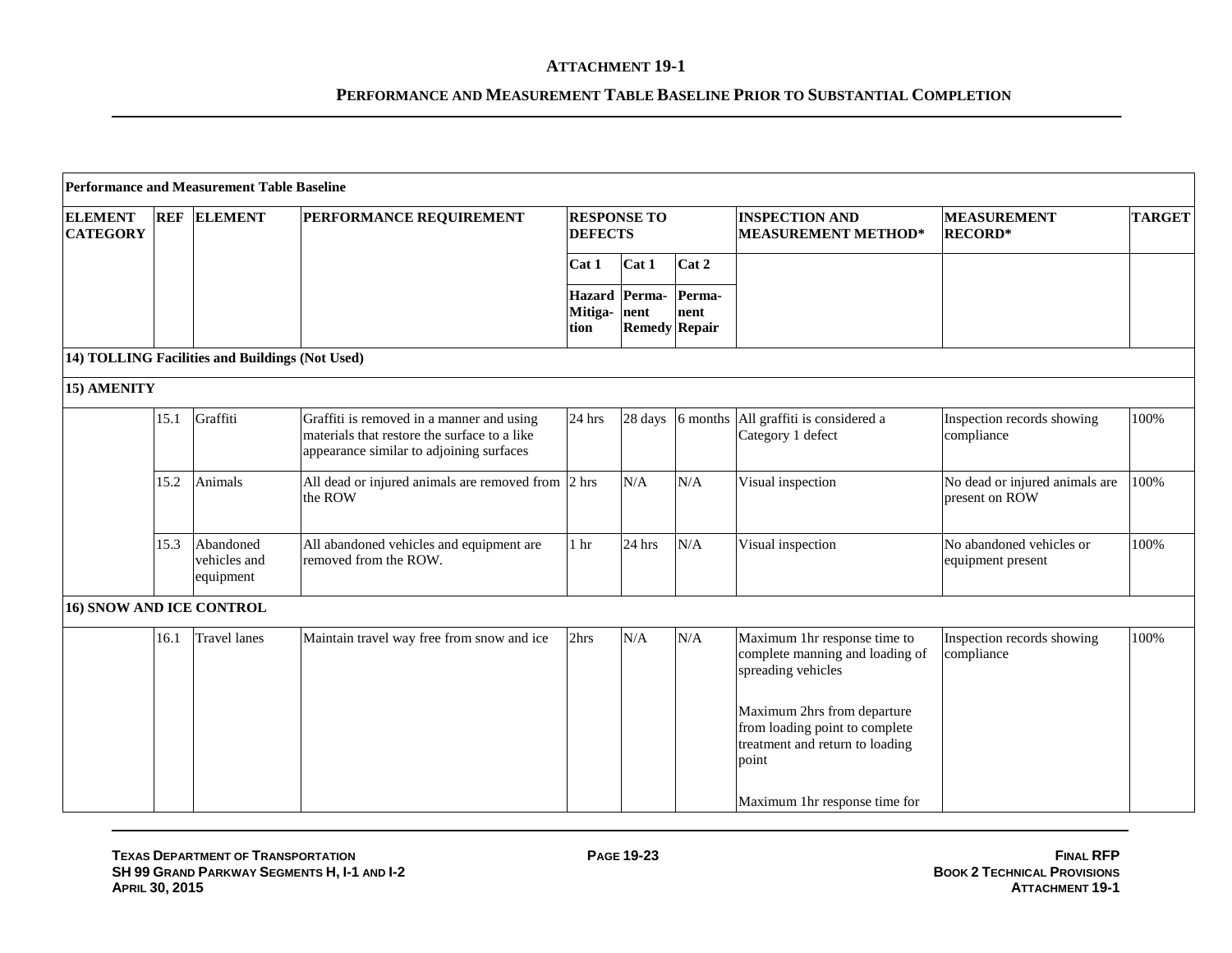|                                   |            | <b>Performance and Measurement Table Baseline</b> |                                                                                                                                                                                          |                                      |                                              |                |                                                                                                                                |                                          |               |
|-----------------------------------|------------|---------------------------------------------------|------------------------------------------------------------------------------------------------------------------------------------------------------------------------------------------|--------------------------------------|----------------------------------------------|----------------|--------------------------------------------------------------------------------------------------------------------------------|------------------------------------------|---------------|
| <b>ELEMENT</b><br><b>CATEGORY</b> | <b>REF</b> | <b>ELEMENT</b>                                    | <b>PERFORMANCE REQUIREMENT</b>                                                                                                                                                           | <b>RESPONSE TO</b><br><b>DEFECTS</b> |                                              |                | <b>INSPECTION AND</b><br><b>MEASUREMENT METHOD*</b>                                                                            | <b>MEASUREMENT</b><br><b>RECORD*</b>     | <b>TARGET</b> |
|                                   |            |                                                   |                                                                                                                                                                                          | Cat 1                                | Cat 1                                        | Cat 2          |                                                                                                                                |                                          |               |
|                                   |            |                                                   |                                                                                                                                                                                          | Mitiga- nent<br>tion                 | <b>Hazard</b> Perma-<br><b>Remedy Repair</b> | Perma-<br>nent |                                                                                                                                |                                          |               |
|                                   |            |                                                   |                                                                                                                                                                                          |                                      |                                              |                | snow and ice clearance vehicles to<br>depart from base                                                                         |                                          |               |
|                                   | 16.2       | Weather<br>forecasting                            | weather forecast information is obtained and<br>assessed and appropriate precautionary<br>treatment is carried out to prevent ice<br>forming on the travel way                           | 2hrs                                 | N/A                                          | N/A            | Operations plan details the process<br>and procedures in place and<br>followed                                                 | Inspection records showing<br>compliance | 100%          |
|                                   | 16.3       |                                                   | Operational plans Operate snow and ice clearance plans to<br>maintain traffic flows during and after<br>snowfall and restore the travel way to a clear<br>condition as soon as possible. | 2hrs                                 | N/A                                          | N/A            | Operations plan details the process<br>and procedures in place and<br>followed                                                 | Inspection records showing<br>compliance | 100%          |
| 17) INCIDENT RESPONSE             |            |                                                   |                                                                                                                                                                                          |                                      |                                              |                |                                                                                                                                |                                          |               |
|                                   | 17.1       | General                                           | Respond to Incidents in accordance with the<br><b>MMP</b>                                                                                                                                | 1 <sub>hr</sub>                      | N/A                                          | N/A            | Response times met for 98% of<br>Incidents measured on a 1 year<br>rolling basis.<br>No complaints from Emergency<br>Services. | Inspection records showing<br>compliance | 100%          |
|                                   | 17.2       | Hazardous<br>Materials                            | For any Hazardous Materials spills, comply<br>with the requirements of the MMP.                                                                                                          | 1 hr                                 | N/A                                          | N/A            | MMP details the process and<br>procedures in place and followed.                                                               | Inspection records showing<br>compliance | 100%          |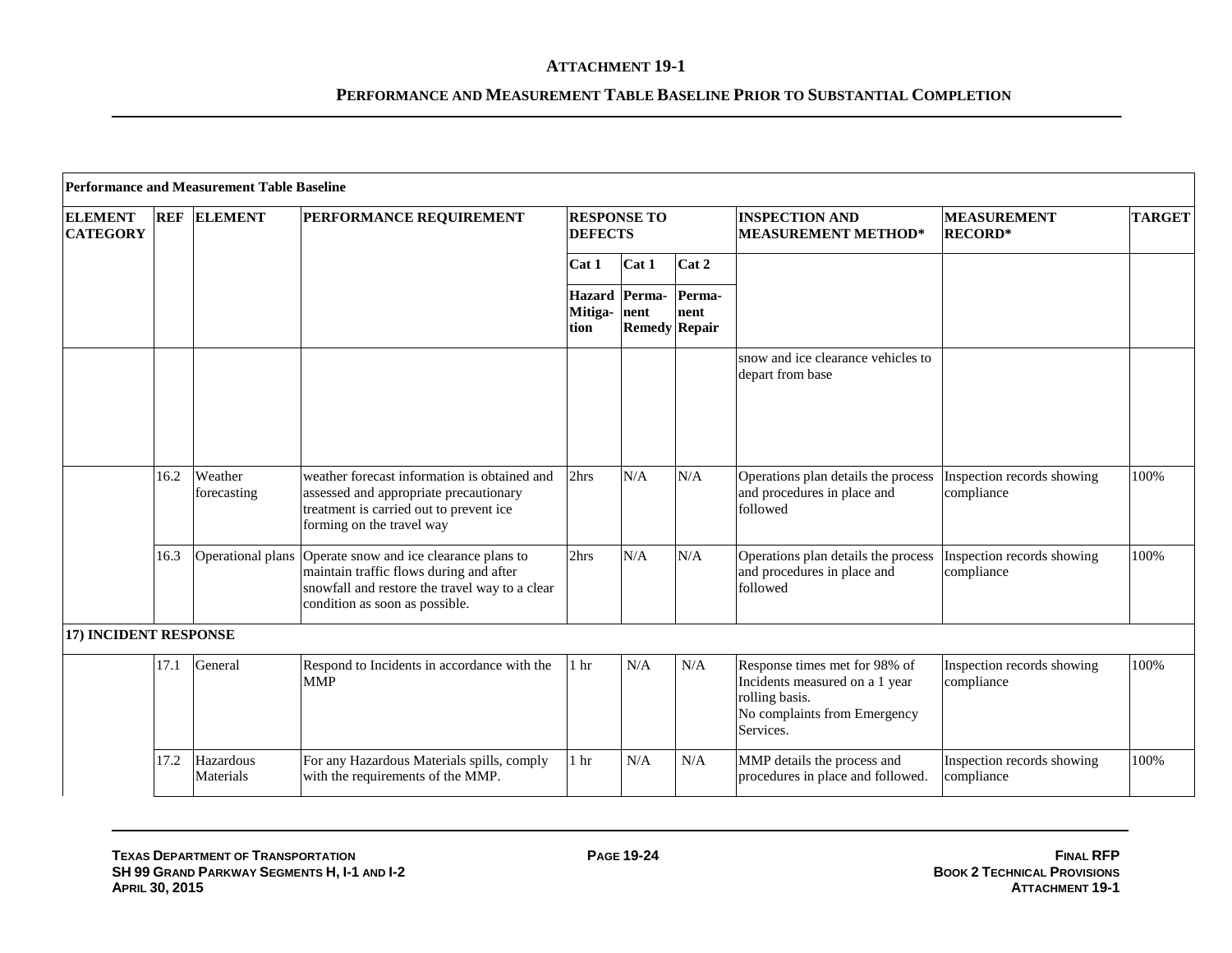|                                   |      | <b>Performance and Measurement Table Baseline</b> |                                                                                                                                                                                         |                                      |                                               |                |                                                                                                                                                                                                                                                                                                                                                                                             |                                                    |               |
|-----------------------------------|------|---------------------------------------------------|-----------------------------------------------------------------------------------------------------------------------------------------------------------------------------------------|--------------------------------------|-----------------------------------------------|----------------|---------------------------------------------------------------------------------------------------------------------------------------------------------------------------------------------------------------------------------------------------------------------------------------------------------------------------------------------------------------------------------------------|----------------------------------------------------|---------------|
| <b>ELEMENT</b><br><b>CATEGORY</b> |      | <b>REF ELEMENT</b>                                | PERFORMANCE REQUIREMENT                                                                                                                                                                 | <b>RESPONSE TO</b><br><b>DEFECTS</b> |                                               |                | <b>INSPECTION AND</b><br><b>MEASUREMENT METHOD*</b>                                                                                                                                                                                                                                                                                                                                         | <b>MEASUREMENT</b><br><b>RECORD*</b>               | <b>TARGET</b> |
|                                   |      |                                                   |                                                                                                                                                                                         | Cat 1                                | Cat 1                                         | Cat 2          |                                                                                                                                                                                                                                                                                                                                                                                             |                                                    |               |
|                                   |      |                                                   |                                                                                                                                                                                         | Mitiga-<br>tion                      | Hazard Perma-<br>nent<br><b>Remedy Repair</b> | Perma-<br>nent |                                                                                                                                                                                                                                                                                                                                                                                             |                                                    |               |
|                                   | 17.3 | Structural<br>assessment                          | Evaluate structural damage to structures and<br>liaise with Emergency Services to ensure safe<br>working in clearing the Incident                                                       | 1 <sub>hr</sub>                      | N/A                                           | N/A            | Inspections and surveys as<br>required by Incident                                                                                                                                                                                                                                                                                                                                          | Incident reports showing<br>compliance             | 100%          |
|                                   | 17.4 | Temporary and<br>permanent<br>remedy              | Propose and implement temporary measures<br>or permanent repairs to Defects arising from<br>the Incident.<br>Ensure the structural safety of any structures<br>affected by the Incident | 24 hrs                               | 28 days                                       | N/A            | Review and inspection of the<br>Incident site                                                                                                                                                                                                                                                                                                                                               | Auditable inspection records<br>showing compliance | 100%          |
| <b>18) CUSTOMER RESPONSE</b>      |      |                                                   |                                                                                                                                                                                         |                                      |                                               |                |                                                                                                                                                                                                                                                                                                                                                                                             |                                                    |               |
|                                   | 18.1 | Response to<br>inquiries                          | Timely and effective response to customer<br>inquiries and complaints.                                                                                                                  | 48 hrs                               | 28 days                                       | N/A            | Contact the customer within 48<br>hours following initial customer<br>inquiry.<br>All work resulting from customer<br>requests is scheduled within 48<br>hours of customer contact.<br>Follow-up contact with the<br>customer within 72 hours of initial<br>inquiry.<br>All customer concerns/requests are<br>resolved to TxDOT's satisfaction<br>within 2 weeks of the initial<br>inquiry. | Number of responses within<br>specified times      | 100%          |